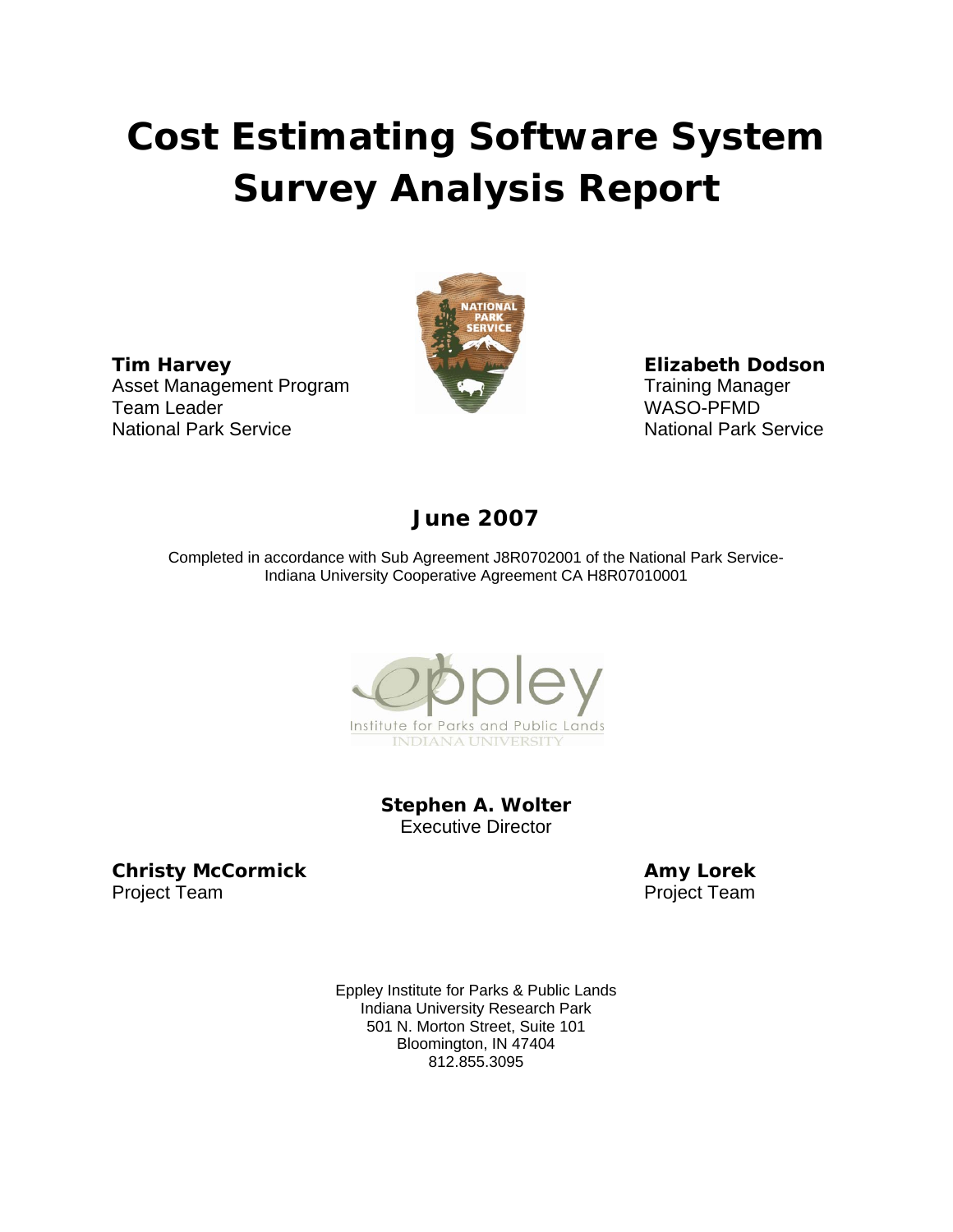## **Acknowledgements**

#### **Authors**

Amy Lorek Christy McCormick

## **Data Analysis**

Ujval Kamath Amy Lorek

#### **Editors**

Virginia Dearborn Suzanne Ingalsbe

This publication may not be duplicated without the permission of the Eppley Institute for Parks and Public Lands, acting on behalf of Indiana University. The National Park Service and federal agencies may duplicate it for training and administrative purposes, provided that appropriate written acknowledgement is given. No other state or local agency, university, contractor, or individual shall duplicate this publication without the permission of Indiana University.

> Copyright 2007, the Trustees of Indiana University on behalf of the Eppley Institute for Parks and Public Lands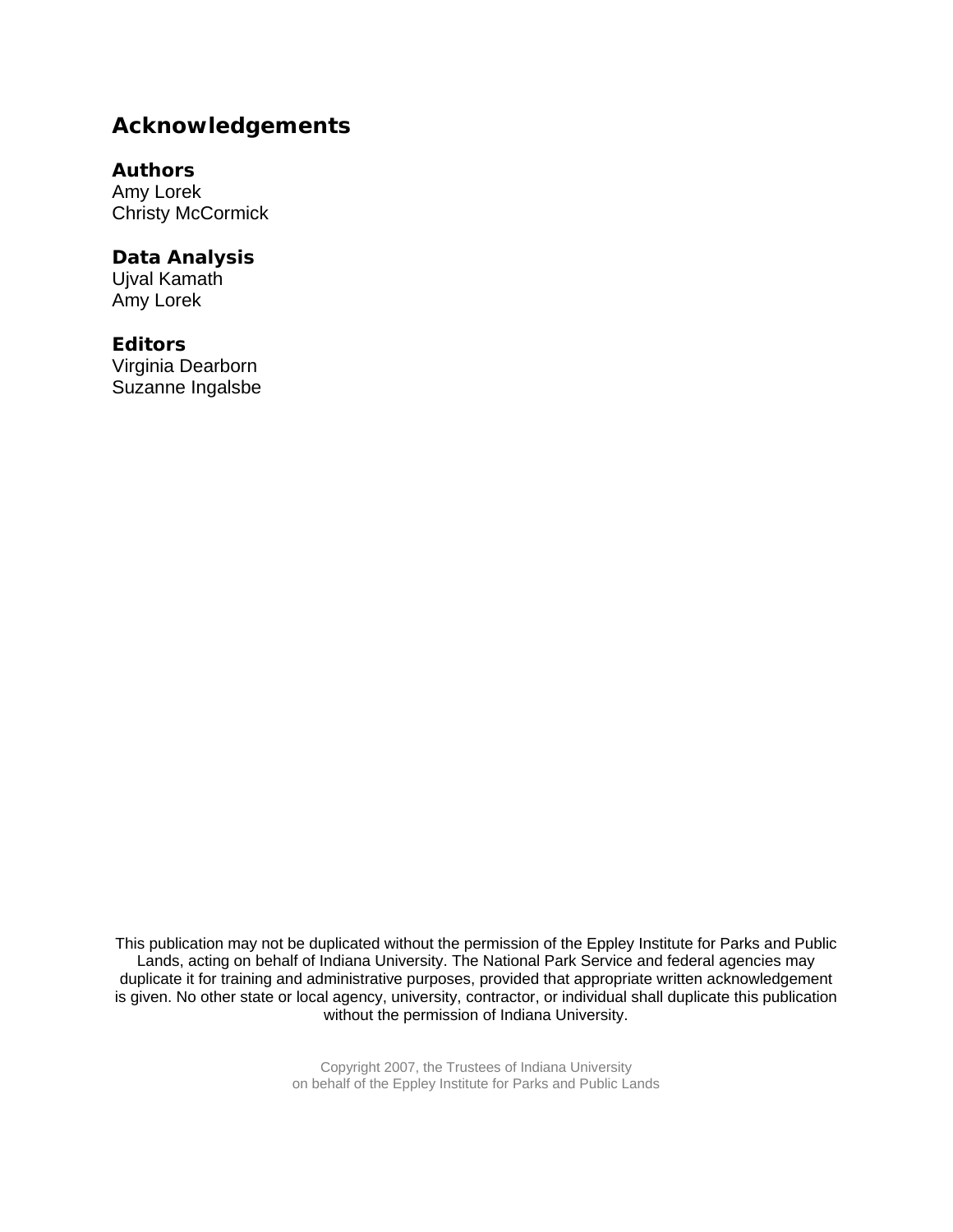# **TABLE OF CONTENTS**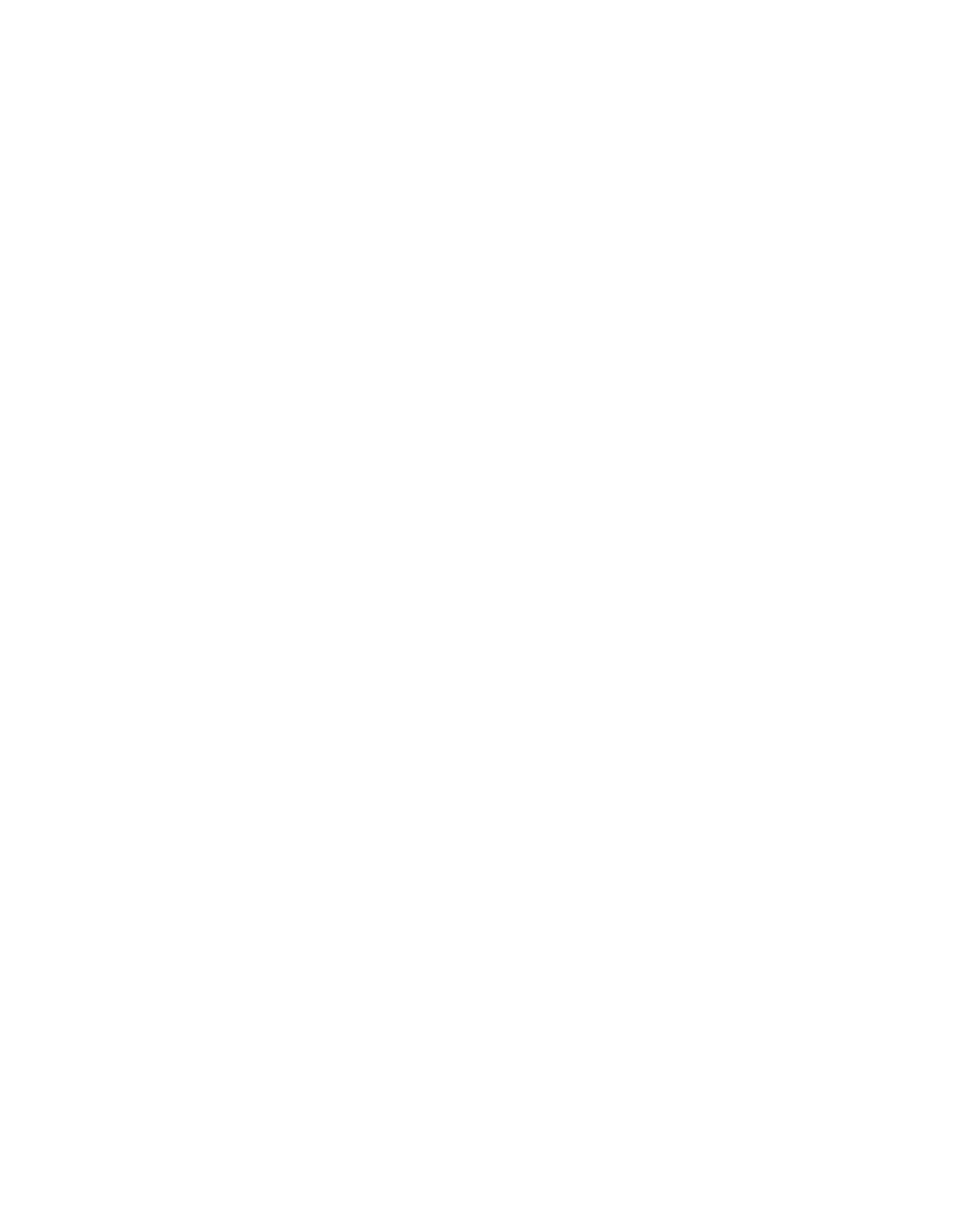# **Introduction**

In order to more fully understand the training needs for Cost Estimating Software System (CESS) users within the National Park Service, the Eppley Institute for Parks and Public Lands, Indiana University designed a web-based survey for distribution. The purpose of the survey was to identify CESS-related training needs as indicated by National Parks Service (NPS) professionals using the system. The results of the survey are discussed in the report that follows and both complement and conflict with the *CESS Training Strategy Proposal (Draft)* document (*see Appendix A*) conducted by Bret Bower of EOS Group. Although some recommendations were supported by the survey, several assumptions in the training proposal were not supported by the results of the conducted survey research.

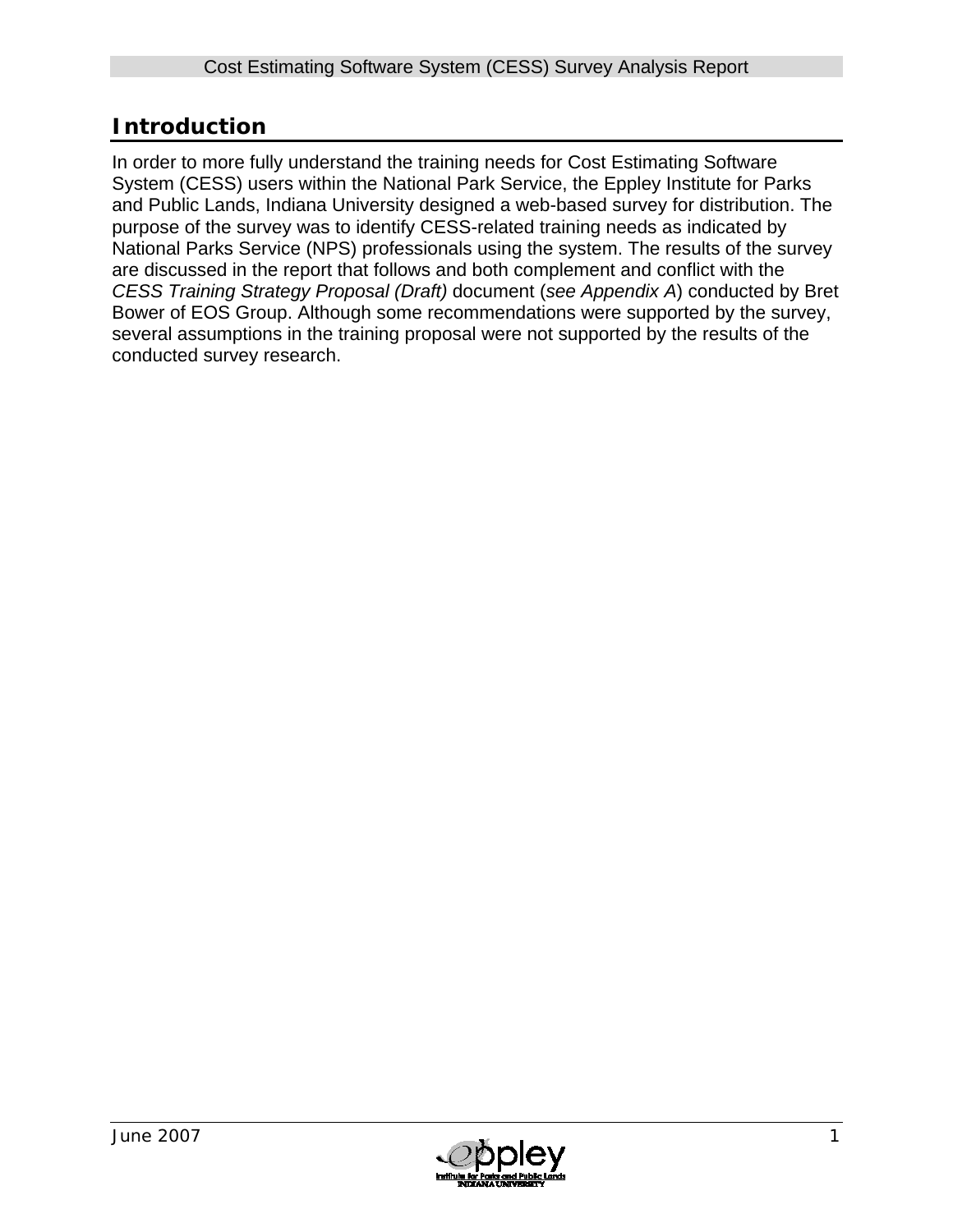# **Methodology**

NPS chiefs of maintenance were sent notification and access to the web-survey. They were also encouraged to forward the survey to other CESS users in their units. The results of the survey distribution are indicated in Tables 2 and 3.

The web-survey contained eleven (11) quantitative questions and four (4) qualitative questions asking for feedback on the use of the CESS in relation to the individuals using the software and the requirements of each park. Results from the survey (n=186) were used for analysis and the construction of this report. Note that a chief of maintenance is assigned to 319 of 391 NPS units, and approximately 299 individuals are assigned as chiefs. Some chiefs are responsible for more than one park unit.

#### **Regional Representation**

Survey participants were asked to select their region at the start of the survey in order to organize the data according to representation and regional response. All regional options are represented in the survey, although with uneven numbers. As each region has a varying number of chiefs of maintenance in accordance to the size of the region and the number of national parks in that region, this variation in numbers is expected.

Washington Service Office (WASO), the National Capital, and Alaska regions are the three smallest representative groups as compared to the other regions, as shown in Table 1. Eight (8) survey respondents provided their park code but not their particular region. These respondents were grouped into the correct region according to the regional map and park allocation specified on *InsideNPS*. One case was deleted from the data set, because no question responses were present other than a regional designation. One (1) survey participant did not report either their park or region, but did provide responses to many of the other questions on the survey and thus is designated as "Not specified" in Table 1.

| Region                  | Number of<br>respondents | Percentage of<br>total |
|-------------------------|--------------------------|------------------------|
| <b>WASO</b>             | 3                        | 1.6%                   |
| Alaska                  | 6                        | 3.2%                   |
| <b>National Capital</b> | 11                       | 5.9%                   |
| Pacific West            | 23                       | 2.4%                   |
| Northeast               | 28                       | 15.1%                  |
| Southeast               | 33                       | 17.7%                  |
| Midwest                 | 39                       | 21.0%                  |
| Intermountain           | 42                       | 22.6%                  |
| Not specified           |                          | 0.5%                   |
| Total                   | 186                      | 100%                   |

#### **Table 1: Regional Representation of Respondents**

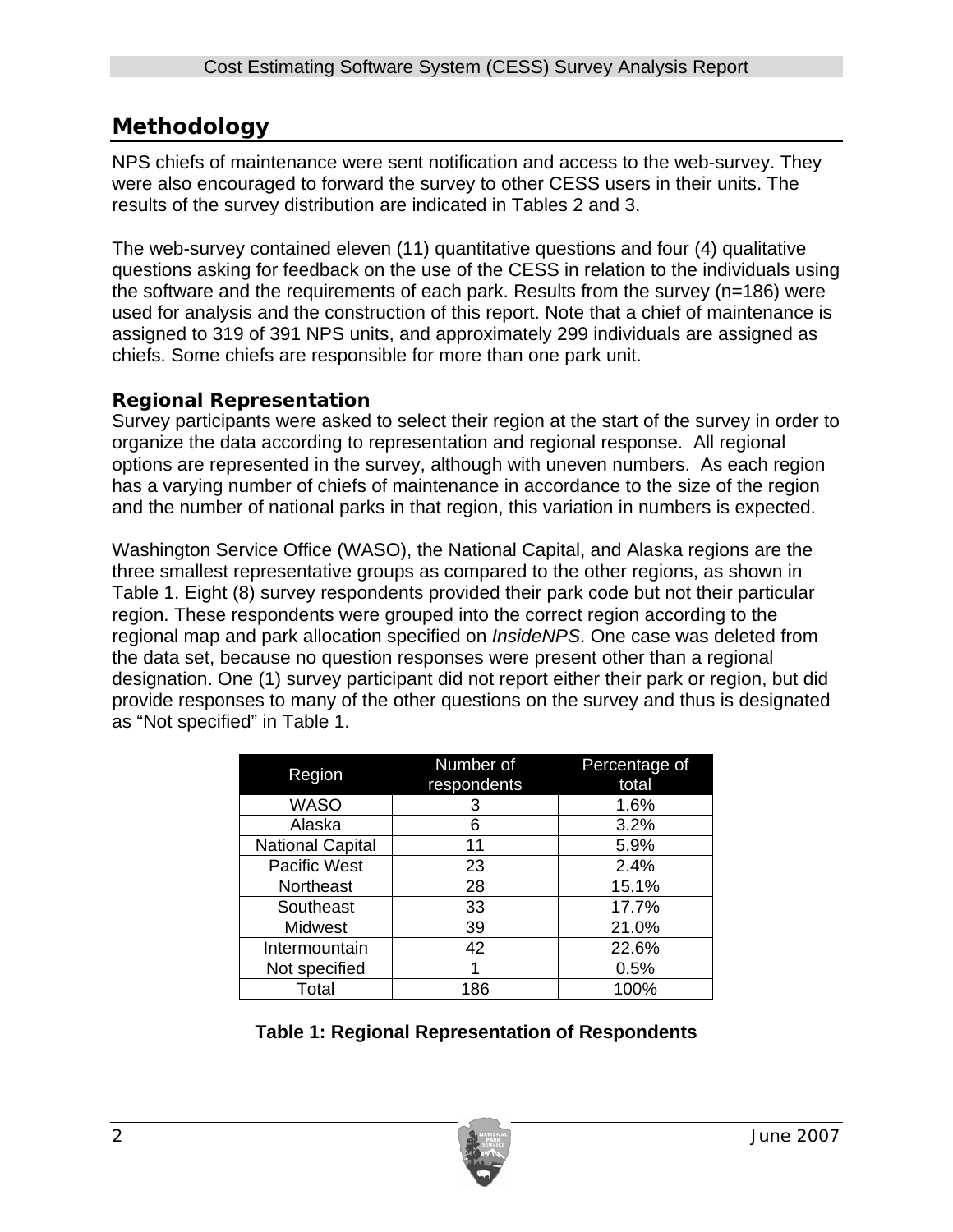# **Cost Estimating Software System (CESS) Survey**

#### **Quantitative Analysis**

The participants were first asked a few general questions about their usage, familiarity, and previous training with CESS. By choosing from ranges and selections provided to them, they were asked to respond to the following questions:

- How many people in the park are currently using CESS?
- Of the people using CESS software, what is their primary function in the park?
- How often do you use CESS?
- Did you attend Facility Condition Assessment Survey (FCAS) training, and if so, what year did you complete it?
- Did you attend commercial cost estimating training, and if so, where and in what year did you attend?
- What is the timeline for project requirements?
- What is your level of understanding of the four cost estimating principles?

The responses to these questions are presented in the following tables and charts.

| Number of CESS users in a park | Number of<br>responses | Percent |
|--------------------------------|------------------------|---------|
| $1 - 2$                        | 91                     | 48.9%   |
| $3 - 4$                        | 64                     | 34.4%   |
| $5 - 10$                       | 21                     | 11.3%   |
| 10 or more                     |                        | 3.8%    |
| No response                    |                        | 1.6%    |
| Total                          | 186                    | 100%    |

#### **Table 2: Number of CESS Users**

The majority of CESS users, as indicated by the responses in Table 2, fall within the range of one to four users in each park. About half of the respondents (91 of 186) reported that CESS users at each park ranged between one and two. Although only seven respondents (3.8% of the total survey respondents) indicated that there were ten or more CESS users in their park, it is important to note that there are at least 70 CESS users represented in this particular category of responses.

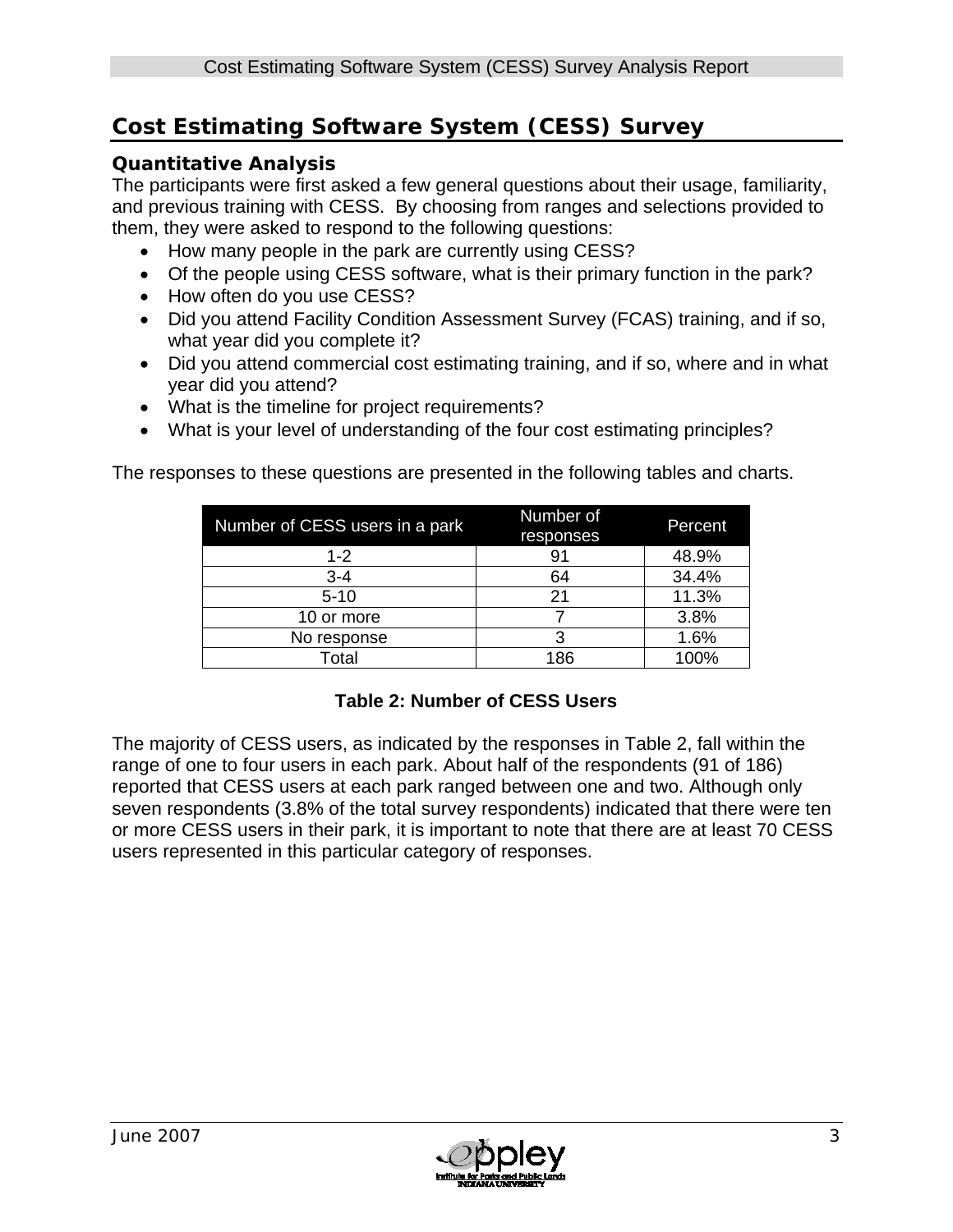| Of those users, what is their primary function in the park?            | Number of<br>responses | Percent |
|------------------------------------------------------------------------|------------------------|---------|
| <b>Facility Manager</b>                                                | 62                     | 33.3%   |
| Maintenance Supervisor                                                 | 37                     | 19.9%   |
| <b>Facility Management Software System (FMSS)</b><br><b>Specialist</b> | 32                     | 17.2%   |
| Administrative                                                         | 5                      | 2.7%    |
| Other                                                                  | 48                     | 25.8%   |
| No response                                                            | 2                      | 1.1%    |
| Total                                                                  | 186                    | 100%    |

## **Table 3: Primary CESS User Function**

Fully one third of the respondents indicated that the primary CESS user's function is that of an NPS Facility Manager. Other primary CESS users fall into the Maintenance Supervisor (19.9%) and FMSS Specialist (17.2%) job roles (*see Table 3*). Another notable response includes that of "Other," where 25.8% of the survey respondents believed that their response to the survey question was not adequately represented in the job roles provided in the survey. Survey participants elaborated on their answers to this question by typing specific information about CESS users relevant to their particular park. Many of the comments indicated that the survey response selections represented only a portion of the CESS users. Other maintenance workers, administrative support staff, engineers, architects, curators, and resource managers were specified as other additional park CESS users. After holding maintenance employee positions constant, engineers and architects were specified most frequently in this category of written responses.

| How often do you use<br>CESS? | Number of<br>responses | <b>Percent</b> |
|-------------------------------|------------------------|----------------|
| Daily                         |                        | 2.2%           |
| Weekly                        | 39                     | 21.0%          |
| Monthly                       | 80                     | 43.0%          |
| Yearly                        | 49                     | 26.3%          |
| Never                         | 14                     | 7.5%           |
| No response                   |                        | 0%             |
| Total                         | 186                    | 100%           |

#### **Table 4: CESS Frequency**

Of all the survey respondents, 43% indicated that they use CESS primarily monthly, but 21% also indicated that weekly use was representative of their patterns. Alternately, a similar number of respondents (26.3%) indicated that they use CESS on a yearly basis.

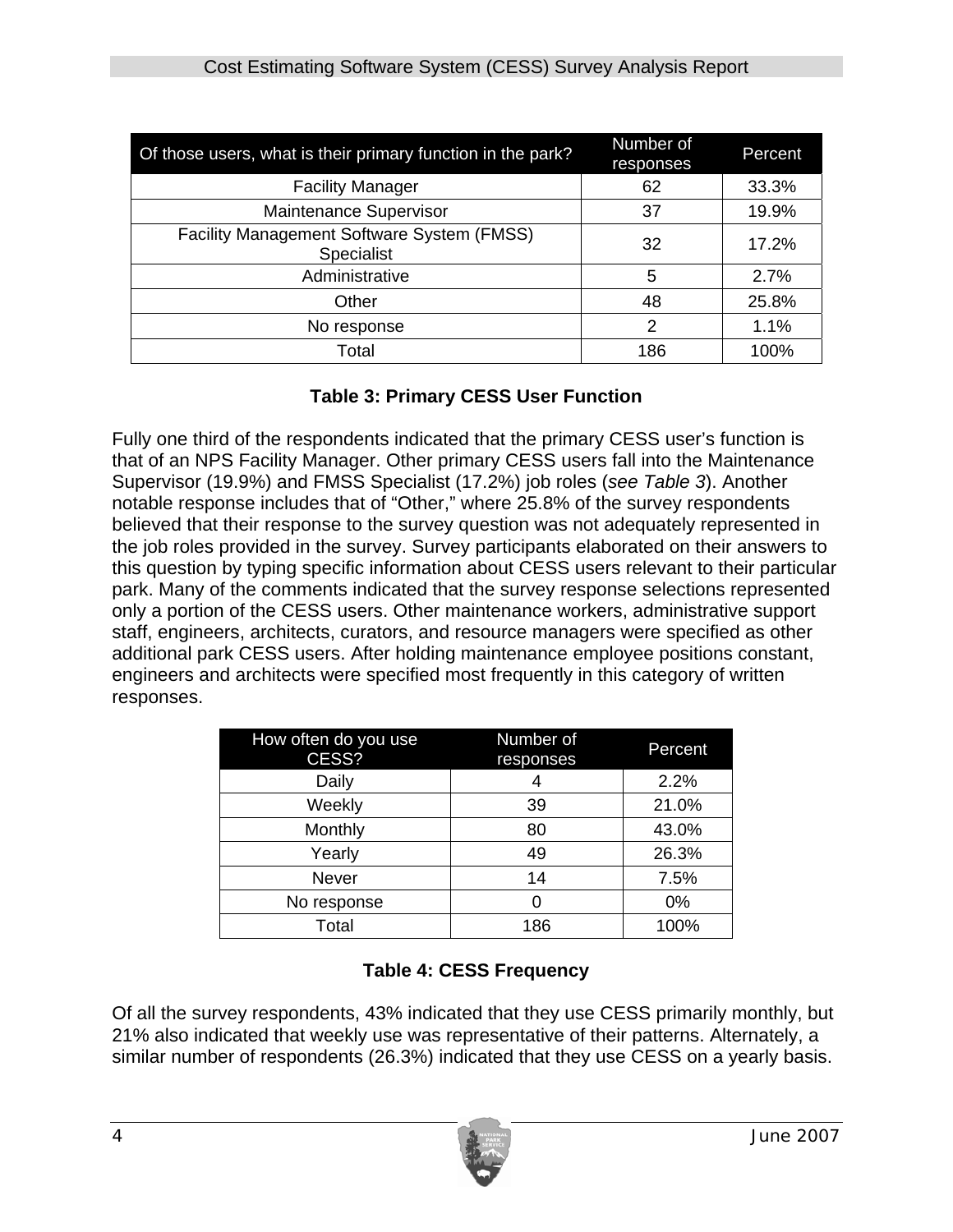As a result, survey participants mostly fall within the weekly to yearly range of CESS usage (*see Table 4*).

| Have you attended Facility<br><b>Condition Assessment Survey</b><br>(FCAS) training? | Number of<br>responses | Percent |
|--------------------------------------------------------------------------------------|------------------------|---------|
| Yes                                                                                  | 139                    | 74.7%   |
| No                                                                                   | 45                     | 24.2%   |
| No response                                                                          |                        | 1.1%    |
| Гоtal                                                                                | 186                    | 100%    |

#### **Table 5: FCAS Training**

A clear majority of survey respondents indicated that they had attended FCAS training, responding at a rate of 74.7%. However, a notable number (24.2%) responded negatively; that is, they indicated that they had never attended a FCAS training event (*see Table 5*).

| Have you ever attended a commercial cost<br>estimating training, such as RS Means? | Number of<br>Responses | Percent |
|------------------------------------------------------------------------------------|------------------------|---------|
| Yes                                                                                | 35                     | 18.8%   |
| Nο                                                                                 | 150                    | 80.6%   |
| No response                                                                        |                        | .6%     |
| Total                                                                              | 186                    | 100%    |

#### **Table 6: Other Cost Estimating Training**

As indicated in Table 6, a robust 80.6% of respondents indicated that they had not attended a commercial cost estimating training course or event. Over eighteen percent (18.8%) indicated that they had. No conclusions can be drawn about the relationship between the numbers in Tables 5 and 6, such as whether those participants who did not attend FCAS attended a commercial training event.

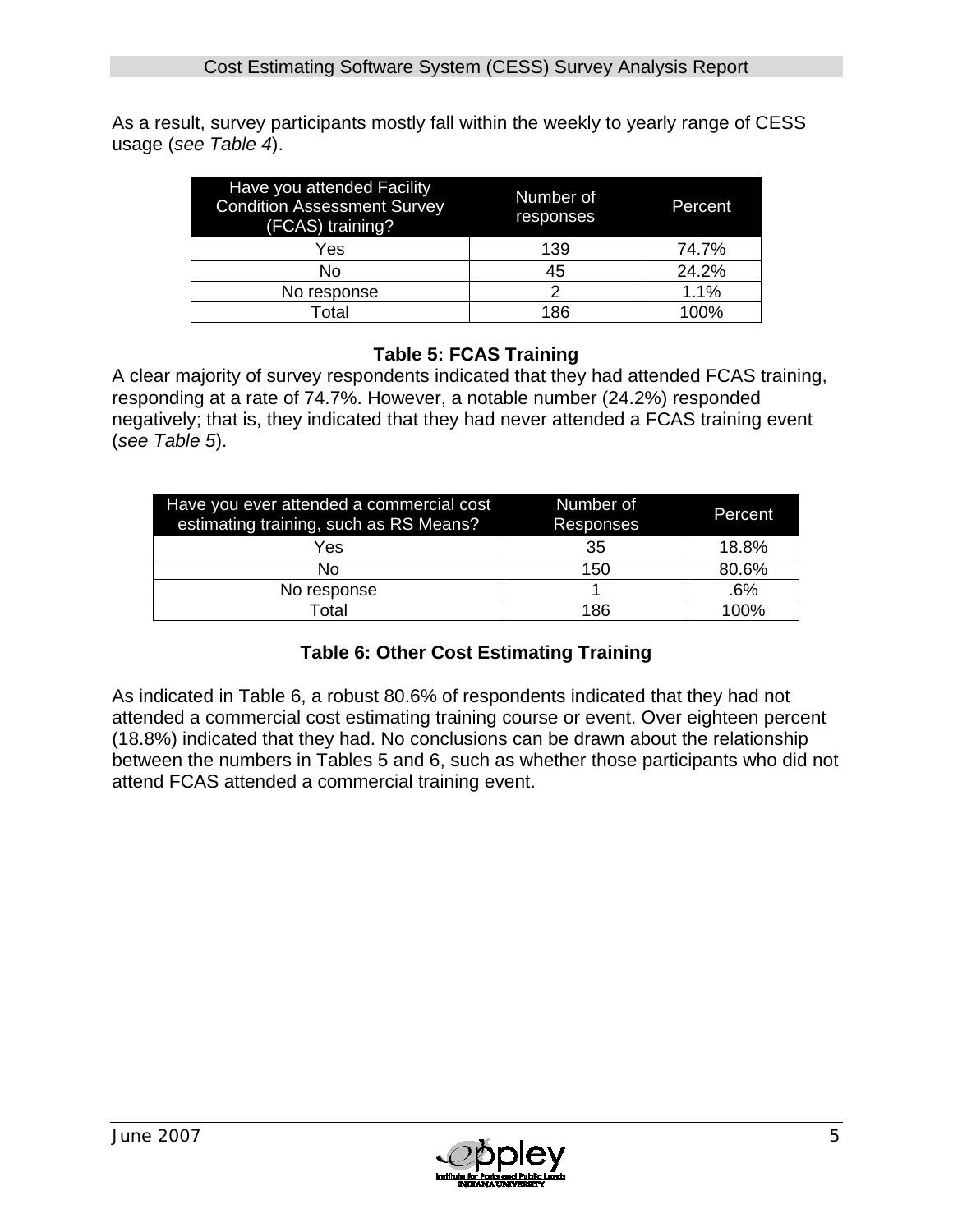

**Figure 1: Types of projects** 

Chiefs of Maintenance and other CESS-users responded to this survey question (Figure 1: Types of projects) with a small minority (a combined total of less than twenty) indicating that each of the requirements presented in the survey are employed "Daily" or "Weekly." Most respondents indicated that the projects they estimate "Never" or "Yearly" involve the requirements specified in the survey. Notably, bonding requirements are most infrequently needed. Between twenty and forty respondents consistently indicated that their project estimates "Monthly" necessitate capturing the specified requirements (*see Figure 1*).

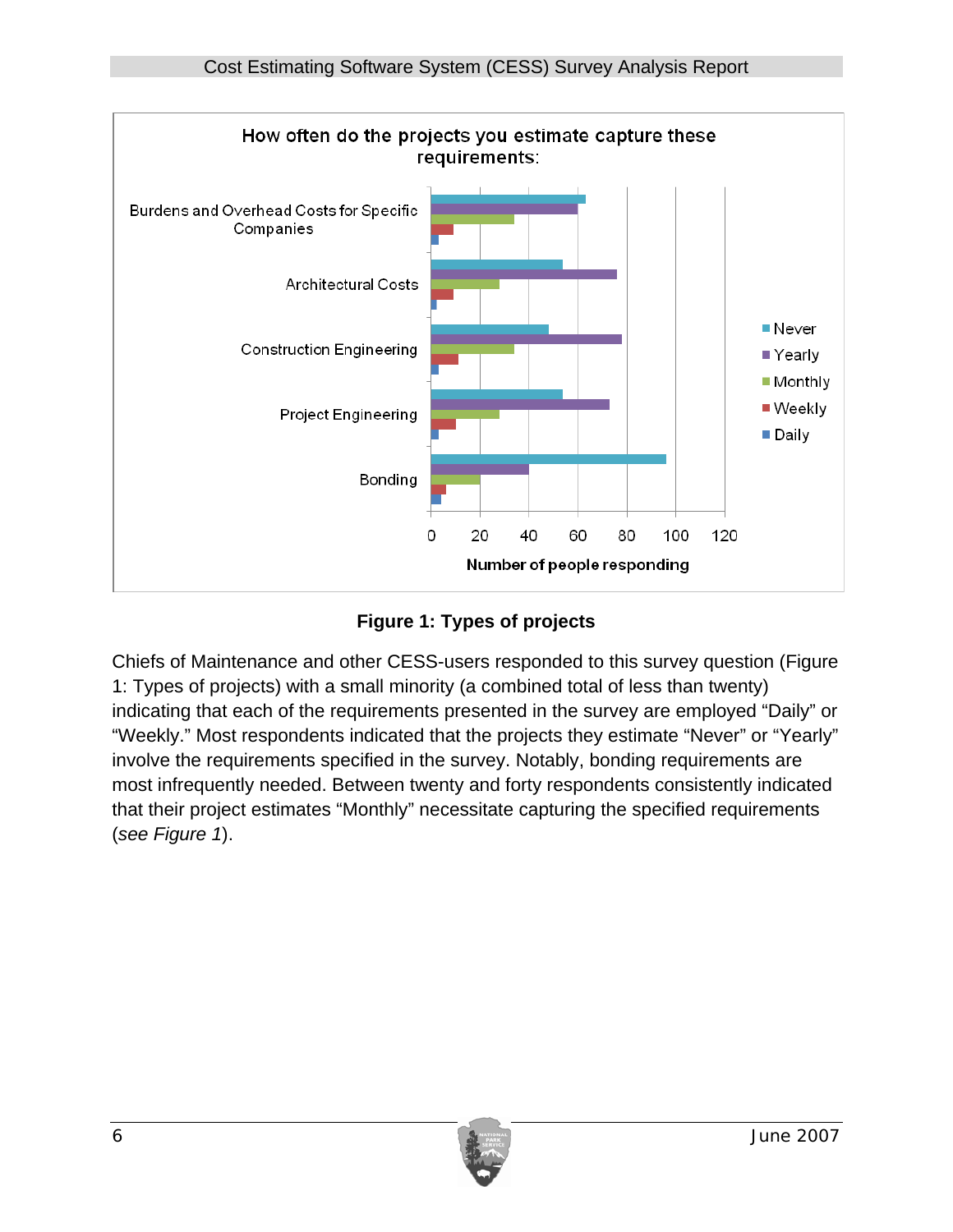

## **Figure 2: Level of understanding in different categories**

The information in Figure 2 shows that, for the majority of categories, many respondents felt "Somewhat" or "Not at all" clear in their understanding about performing the various tasks using CESS. Only a small minority of respondents consistently responded with "Very Familiar" with their level of understanding on cost estimating principles. A stable group of respondents indicated that they were "Familiar" with the four specified cost estimating principles. This group was outnumbered by the combined effect of "Somewhat" and "Not at all" in three of the four principle topic areas. The single cost estimating principle where "Familiar" outpaced the combined group is with the fourth principle: Fluctuations in costs of estimates.

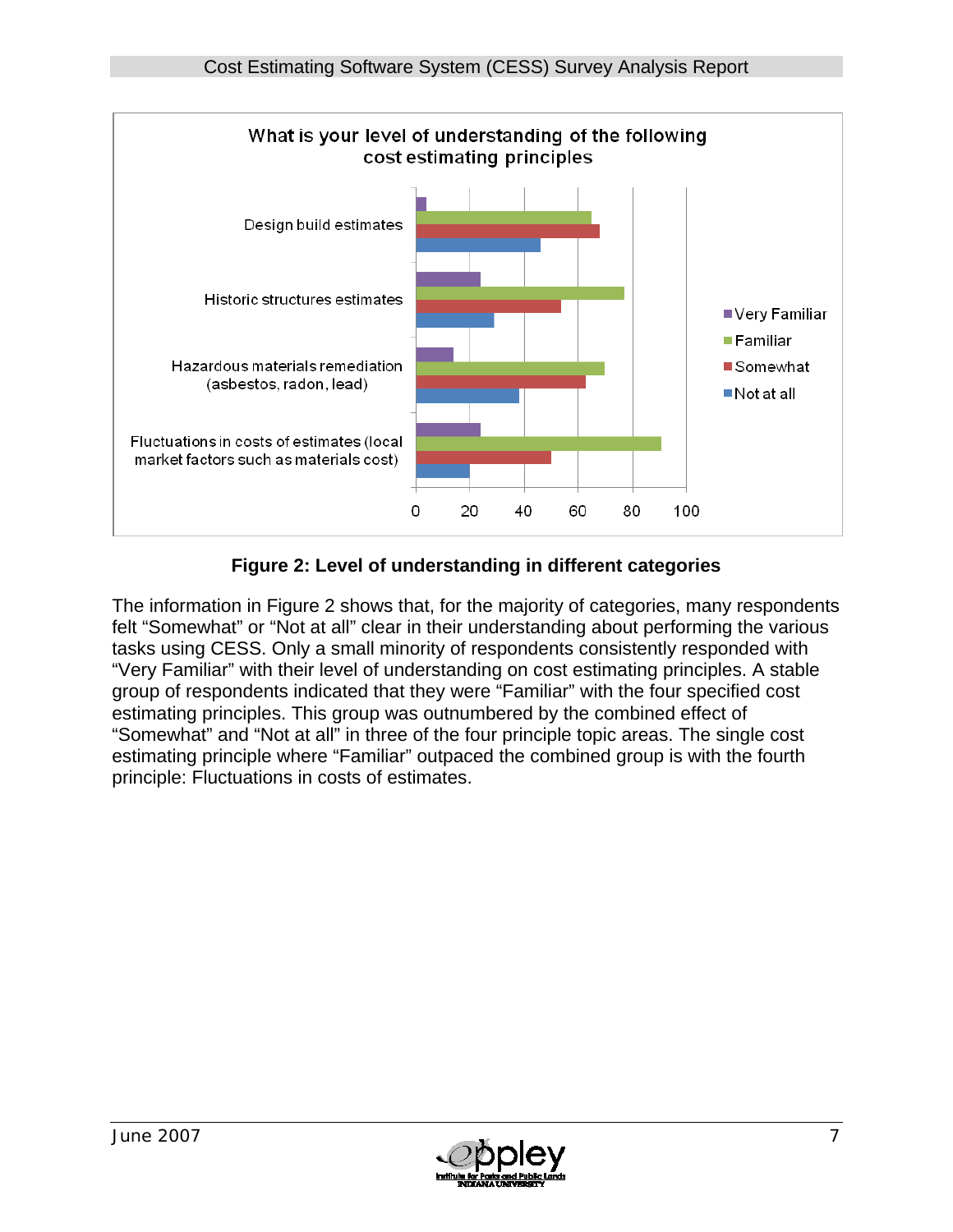

**Figure 3: Preparedness by area** 

Combining the information in Figure 3 with the information in Figure 4 illustrates a few trends. In Figure 3, a large majority responded that they were poorly prepared to apply fuel service charges, and in Figure 4, the majority of respondents thought that training was "Very Important" and "Important" in applying fuel service charges. Similar trends can be seen with responses to the other categories. Figure 3 illustrates that only a small minority of respondents (fewer than 20 of 186) expressed the belief that they have "Excellent Preparedness" for any of the categories.

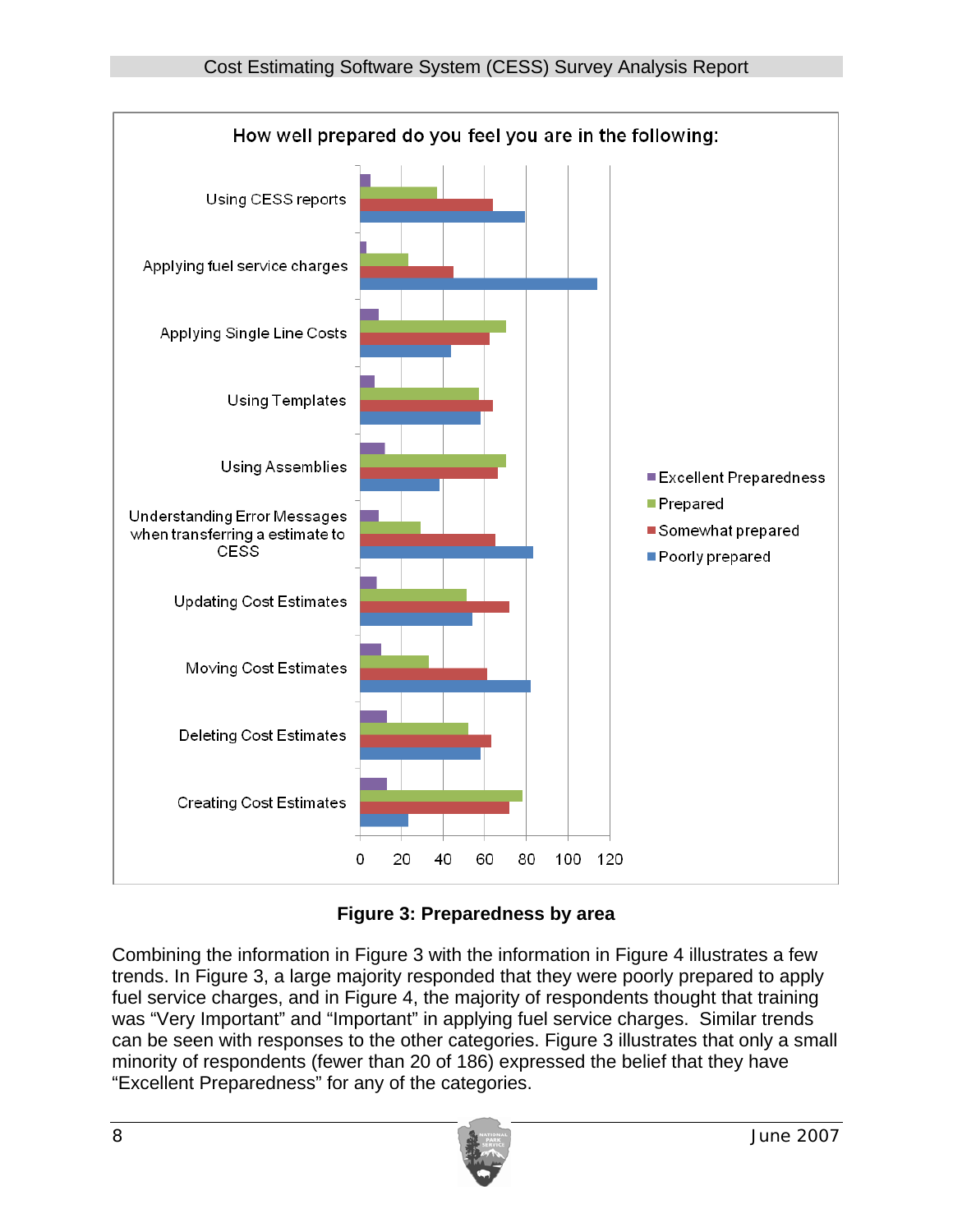Survey responses documented in Figure 3 also provide supporting evidence that respondents desire more CESS or CESS-related training and that such training would help them be better prepared for various tasks. Since the majority of respondents already have some CESS training through either FCAS or commercial cost estimating training (Tables 5 and 6), more prominent "Excellent preparedness" or "Prepared" responses in Figure 3 might be anticipated. However, the data supports a strong contingency of respondents who believe that they are only "Somewhat prepared" or "Poorly prepared" to accomplish tasks in the specified topic areas.



**Figure 4: Importance of training in different areas** 

It is clear from the information captured in Figure 4 that respondents overwhelmingly value training for accomplishing tasks associated with CESS.

$$
\mathcal{L}^{\text{bple}}
$$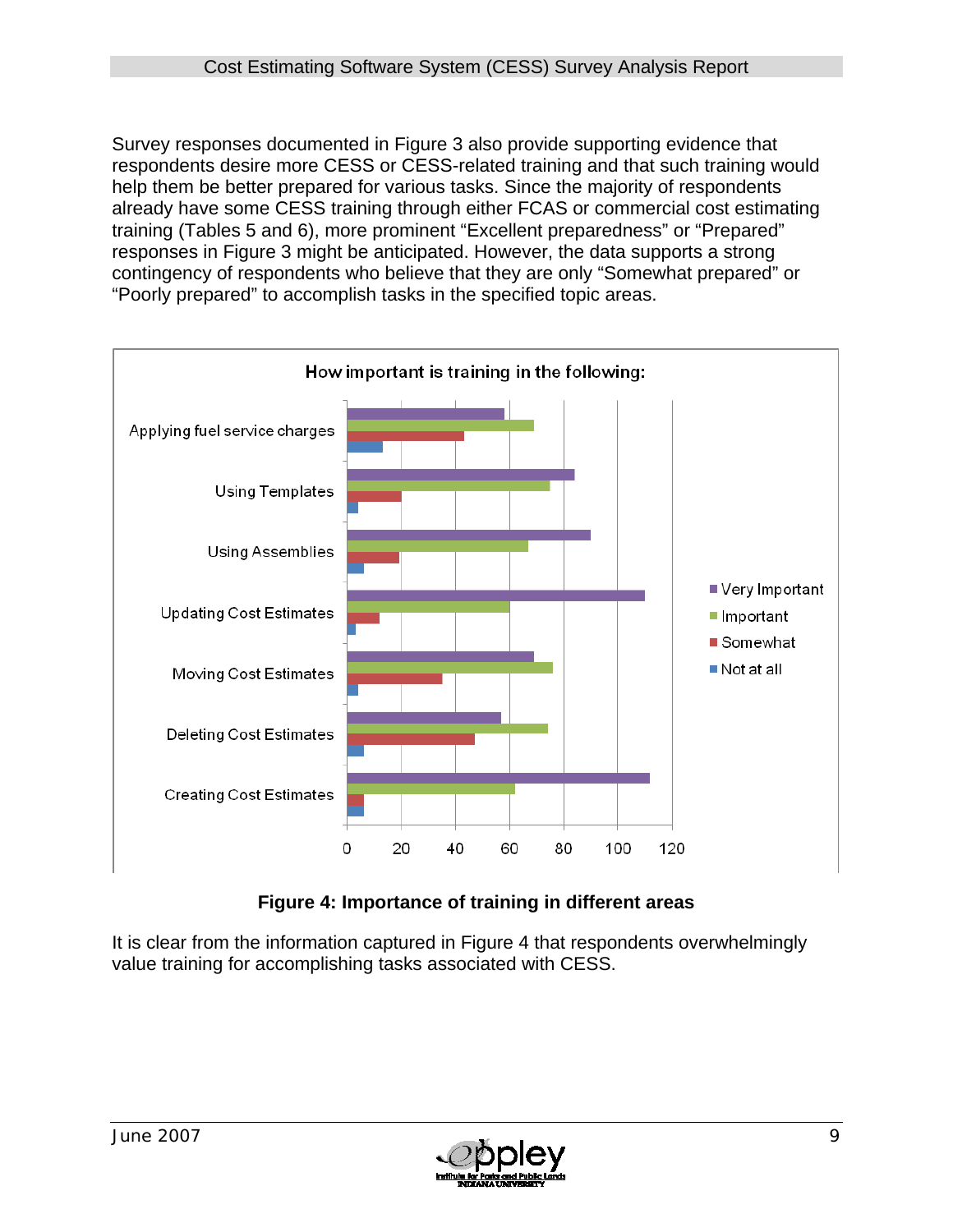## **Qualitative Analysis**

The qualitative portion of the survey circulated to NPS CESS-users consisted of four different qualitative questions. Each statement requested participants to provide their own comments regarding ease of CESS and each park's specific needs with regard to cost estimating and CESS. The participants were also given the opportunity to provide additional comments without restriction to the topic. There were more than 400 total responses to the four questions asked of the 186 survey participants. Response comments have been grouped into broader themes to aid in the comprehension of user requirements, needs, and experiences. Selected, representative comments are presented in the data below.

#### Feedback on Training

- Many participants felt that training had helped them in the past, or that more training in CESS would help them better understand the system. Some users felt that if they were more fluent in CESS, using it would be more appropriate as opposed to other methods of estimating.
	- 1. "The 8-hour training provided at the November 2006 Facility Manager's Conference was great. Working in CESS has been easier, and I find myself using CESS more often."
	- 2. "I support CESS training for all staff charged with FMSS and PMIS cost data entry."
	- 3. "I have not received CESS training to date. I would like to receive CESS training."
	- 4. "I would like to see a "CESS-specific" week-long course developed. The FCAS course is too broad and doesn't focus enough on the cost estimation process, in my opinion."
- The comments listed above are in contrast with other participants who felt that inadequate or a lack of training led to erroneous estimates and spending significantly more time creating estimates because of their lack of familiarity with the software.
	- 1. "Too many people using the system that are not adequately trained. Everyone seems to be estimating using different criteria in the same park."
	- 2. "We are not well trained in using the CESS program, and when we do use it, we are not confident in our estimates."
- Some participants who had completed a training course felt that they did not use CESS frequently enough and had forgotten their training by the time they made an estimate. This perception relates to other comments that it may be more appropriate for some sites to have specific people trained in CESS, who would use it frequently.
	- 1. "I need to train a few key people, so they can become proficient through frequent use."

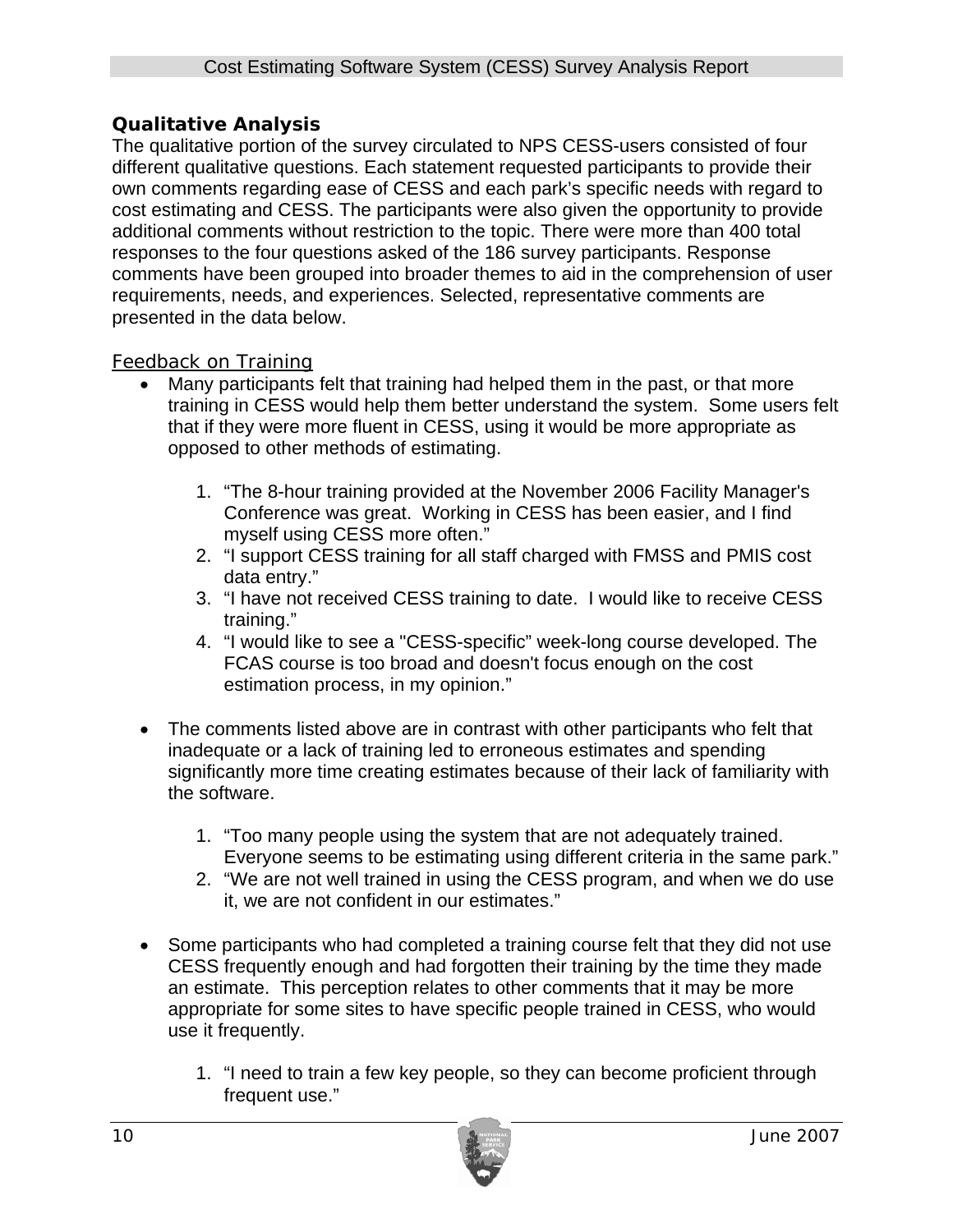- 2. "For some time now, I have been unable to access CESS. Because of this, I feel like I no longer know the system and could use some additional training."
- 3. "The only problem that I have with CESS is not being able to work in it but once or twice in a year, which makes it slow for me to move around in."
- 4. "Since there is not a full-time employee in the Facility Management Division, there is no one who uses the system often enough to retain the information."
- Various comments were made regarding who should undergo training and in which areas participants would like training.
	- 1. "Both the maintenance and resource management divisions would benefit from having a couple of key people trained to do CESS estimates."
	- 2. "Interpretation needs to learn to use CESS."
	- 3. "Need to have more training in cost estimating."
	- 4. "I believe all divisions would benefit from cost estimating training."
- Some participants felt that they would be better able to utilize CESS, if they had training or experience in other areas, such as FMSS, cost estimating, and RS Means.
	- 1. "Why would they get involved in CESS? You need to TRAIN the entire park to use FMSS first."
	- 2. "A RS Means course would be very helpful in creating accurate estimates for repairs needed, and alleviate cost overruns on certain repair projects."
	- 3. "Professional estimating training needs to be offered to each park."

#### Feedback on CESS

- Some participants felt that CESS software had either helped them greatly, or that it could help them, if there were people who were properly trained to use it.
	- 1. "People who use CESS typically generate more realistic estimates than those who don't."
	- 2. "As time goes by, I want my park to use cost estimating for all maintenance projects (except for very small projects)."
	- 3. "I believe HUTR's maintenance division has had beneficial results from the utilization of CESS."
	- 4. "CESS would provide a more accurate cost estimate for PMIS projects."
	- 5. "An onsite park training with an expert in CESS and general cost estimating would be invaluable to our park staff in creating better estimates."
- A large number of participants made comments about CESS not being flexible enough for their specific work sites and projects, such as providing accurate costs for materials used for restoration of a historical site.

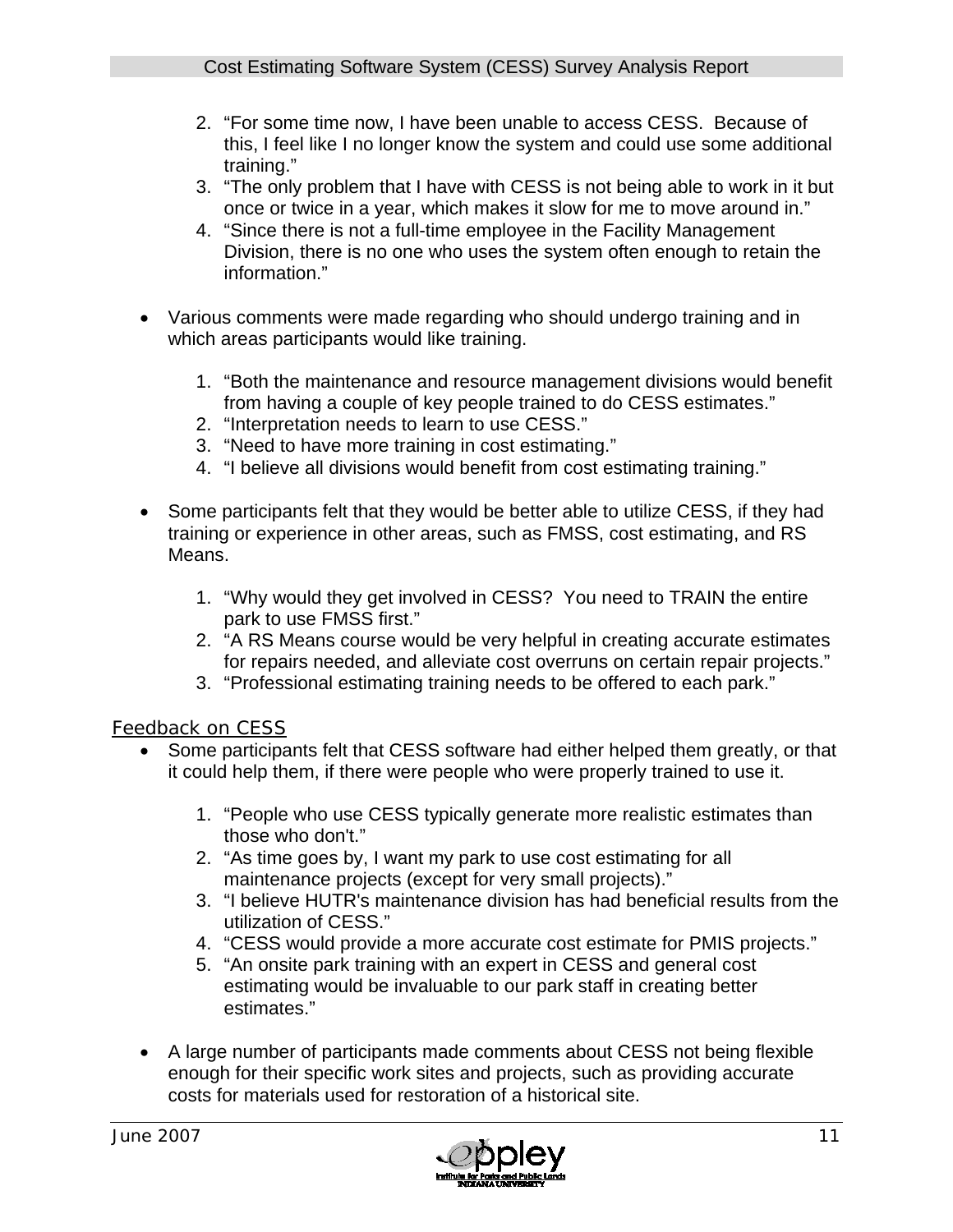- 1. "The CESS database uses generalized 'park factors' for cost adjustments regionally, but [these] are inappropriate for a lot of the gulf coast since Hurricane Katrina."
- 2. "…not a very accurate or effective tool in generating accurate cost estimates for work on historic structures."
- 3. "…there should be an assembly, but there isn't. For instance, asbestos abatement has item takeoffs, but no assembly.
- 4. "One problem I have encountered is the added costs of construction for remote areas. DSC puts on 21% for our park when the last three contracts were actually at 48%."
- Other users commented on CESS not being able to account for inflation, costs and materials, if there was a significant amount of time between the creation of an estimate and the date the project was started.
	- 1. "The developed cost estimates need to be adjusted each year for inflation."
	- 2. "With reference to accurate length and cost estimates, "the opposite occurs when a huge amount of time lapses between the estimates and actual funding."
	- 3. "Keeping the cost estimates updated is a big concern. It is hard to re-visit estimates that were done several years ago."
- Users commented on the CESS system being too complex for their specific sites with regard to the size of their project and the requirements of the projects.
	- 1. "We are using a Class A construction estimating tool to develop Class C maintenance/rehab estimates. If you forget to add any minor detail, your estimate will be too low"
	- 2. "CESS is a slow process that is time consuming for an estimate which I can come up in the ball park much quicker by calculator and pen. "
	- 3. "Sometimes you just need a quick estimate without creating a whole project with work orders"
- Users also made comments about how difficult they found CESS to use. Participants felt the software should be more intuitive, menus should be changed, that it was hard to find items, that it should be more efficient, and that it should be easier and less time consuming to make small estimates.
	- 1. "The CESS estimating tool is hard to navigate."
	- 2. "You can get lost trying to figure out where to start with CESS."
	- 3. "It should be easier to use. I should be able to quickly go to the area I need and create an estimate in less than 30 minutes."
	- 4. "I believe searching for items, especially using the sixteen divisions of the construction trade, is very time consuming."

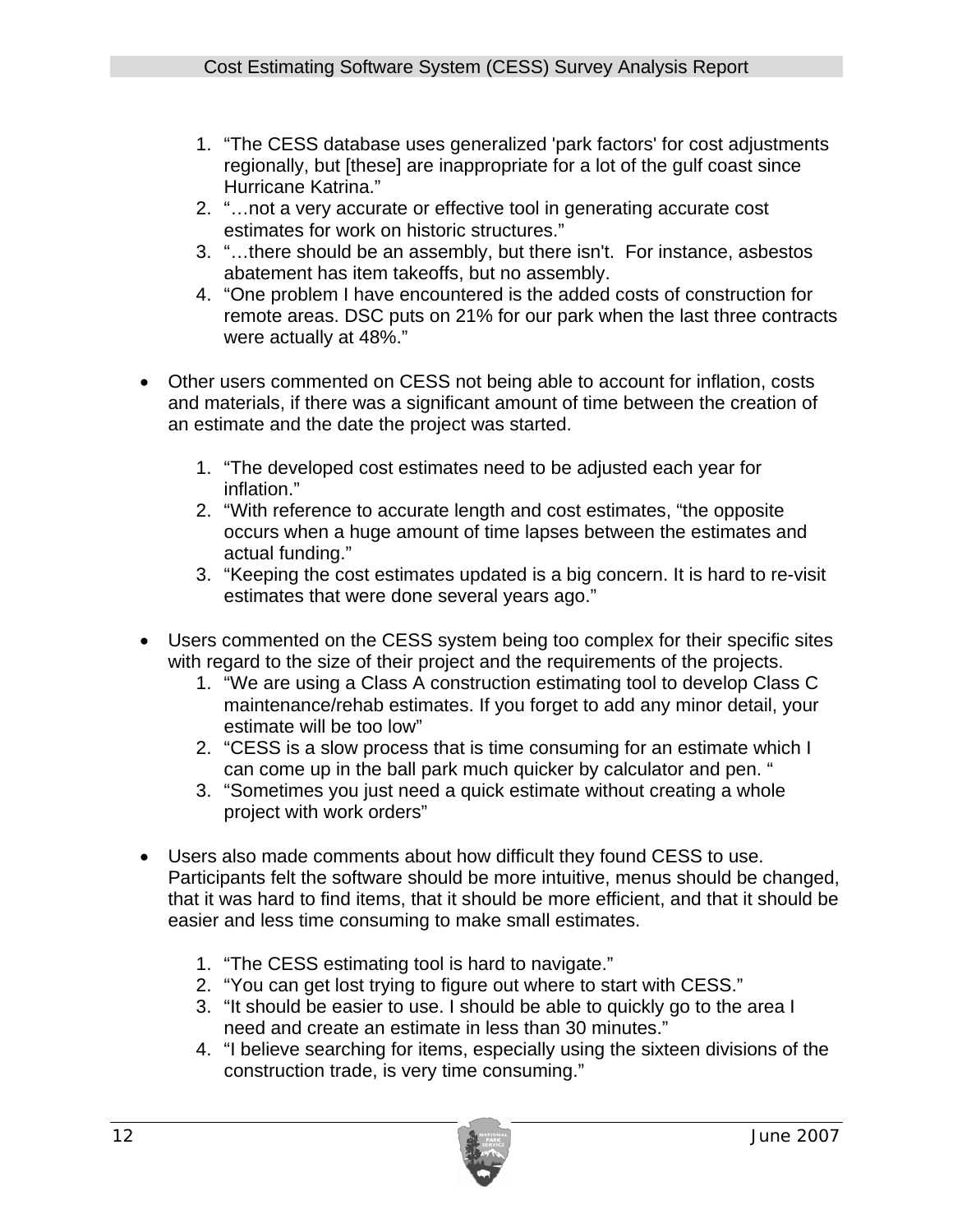- 5. "CESS is not easy; it's usually slow, [and] the drop down lists are difficult to navigate."
- Contrasting comments were also made, detailing that using the software would be easier if there was a manual or "cheat sheet." Some stated that it was easier to use the RS Mean book than to use CESS for estimation.
	- 1. "I have used the RS Means book to prepare cost estimates, and it wasn't as bad as using the CESS program."
	- 2. "A 'cheat sheet' of most common items or assemblies is a critical need."
	- 3. "I think having the books handy would be helpful when looking for a specific takeoff item."

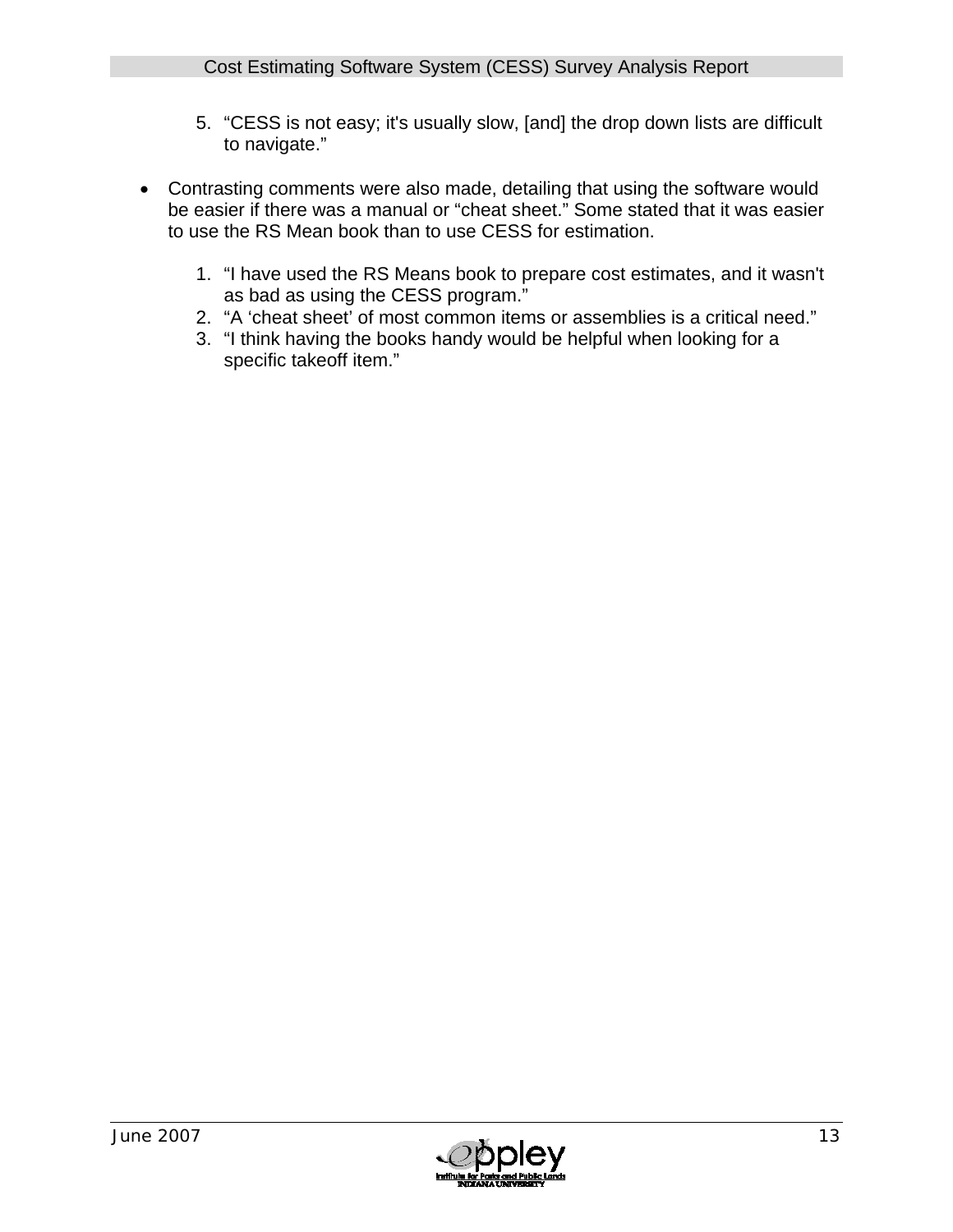## **Discussion**

## **Training**

Data presented in Figures 1 through 4 reveal that many participants did not feel comfortable with the various aspects of CESS, and almost all participants felt there was at least one area where training would help them learn to use CESS. Many of the written comments also reflected the frustration users felt about not being comfortable with CESS, the perception that estimates took extra time because of a lack of familiarity, and a general lack of knowledge about how to use CESS to its full potential.

Many participants felt poorly prepared to use CESS because of a lack of training in other areas. Users commented on the difficulties of using CESS as presented without FMSS training, or without having some level of prior training/experience with cost estimating. There were also comments about not having adequate training with RS Means, and how such training would have helped them better use CESS. These comments relate to comments made about the accuracy of CESS estimates when a person outside their area of expertise, such as a person with little or no construction expertise, creates an estimate for a construction project.

Some park units use CESS only a few times a year and thus the users lose the familiarity they developed in their training. Some participants indicated that a needed improvement is to have a CESS expert that they could contact. This way, estimates could be more accurate and be completed more efficiently. Others felt that some sort of refresher training should have been available to them when they needed to create a CESS estimate.

## **Software**

The majority of participants in this survey expressed frustration with CESS software. Some made the point that RS Means allowed them to make estimates quicker, easier, and more accurately, as they did not have to relearn how to use the RS Means book every time they needed to create an estimate.

Comments were made about the difficulty of the CESS interface. If this is compounded with a lack of familiarity with the software because of sporadic use, a difficult interface is even more cumbersome. As some participants said, a help system (whether a manual, a person to call, a "cheat sheet," or an online reference) would greatly help them to use CESS more easily.

Participants also stated that CESS lacked items and options for sites that went beyond new construction, or even all the items in RS Means. People were unable to discover if CESS offered some way to enter these missing items, or if there was some way to make an estimate more accurately reflect the cost of items not listed in CESS.

If functionality is already built into CESS to address the various issues participants have brought up, the users are not able to access it. Training will help them address this, but a one-time training targeted only to CESS may not be appropriate for certain sites.

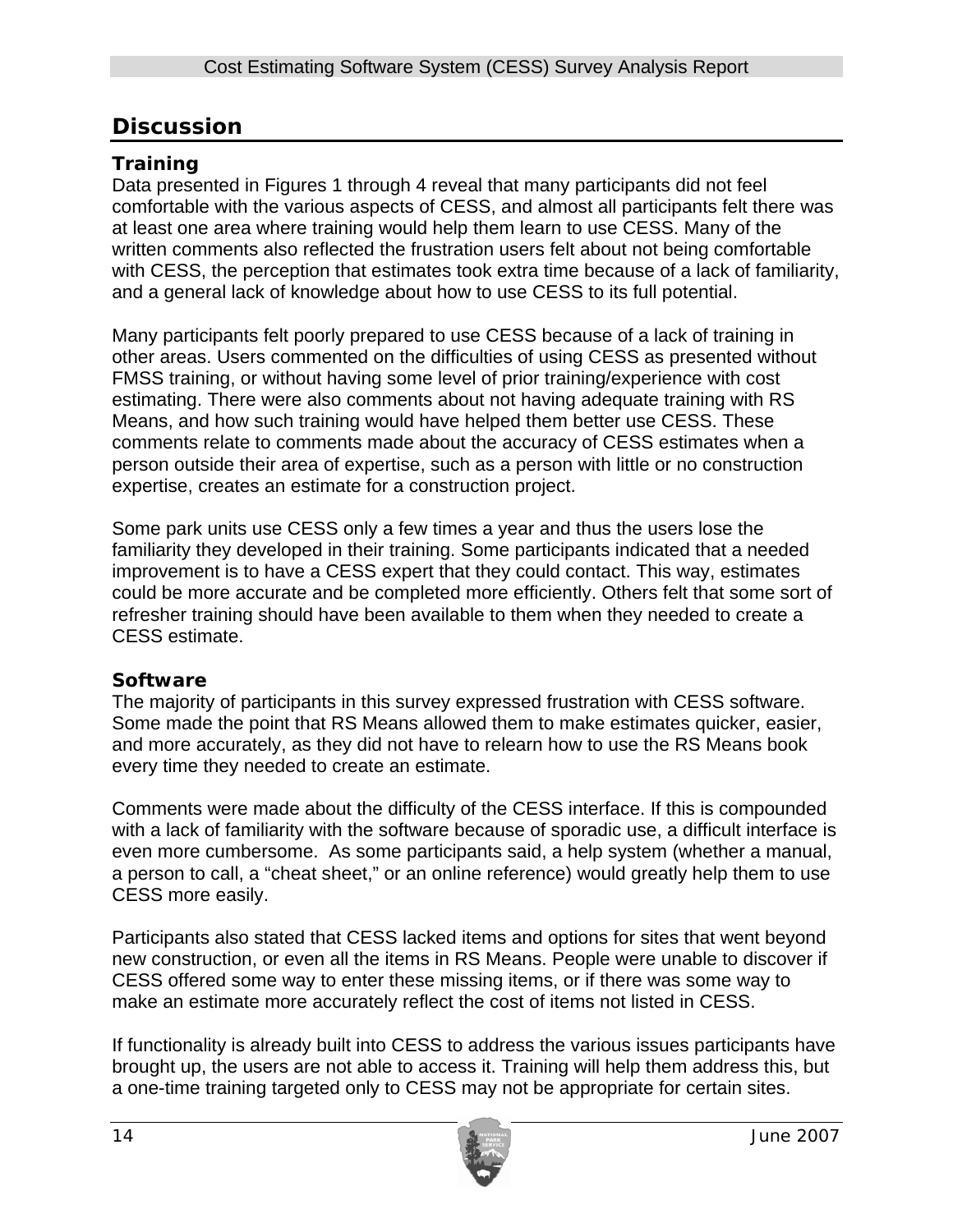## **Conclusions**

This survey was conducted in order to gain a perspective on CESS training from the field of NPS CESS-users. The purpose of the survey was to discover both the compliments and contradictions associated with the *CESS Training Strategy proposal (draft)* in which information was gathered from sources within the National Park Service, although the exact population was never identified in the document. The results of this survey both agree and conflict with the *CESS Training Strategy Proposal (Draft)* (*see Appendix A*).

## **Agreements**

Survey respondents in this study agreed that training is important for accomplishing the tasks associated with cost estimating. Further, respondents said that they need additional training, often including "just-in-time" training or assistance when using CESS.

## **Conflicts**

Engineers and architects are the largest non-solicited group of NPS CESS-users (indicated in the "Other" job role category) outside of the facilities/maintenance job roles. Although other career fields, such as curatorial, resource and interpretation employees, also use CESS, individuals in these fields and their particular training experience is unknown. It was not indicated whether these workers are NPS or contractor employees.

Respondents specified that because of sporadic use of the system, a support structure of some type would be helpful in re-familiarizing the user with CESS as the need arises. Varying levels of support from "cheat sheets," manuals, or online references were suggested in addition to having a CESS expert to contact.

Servicewide training may be accomplished in various ways, including through other sources, but the best method of accomplish this training remains to be determined.

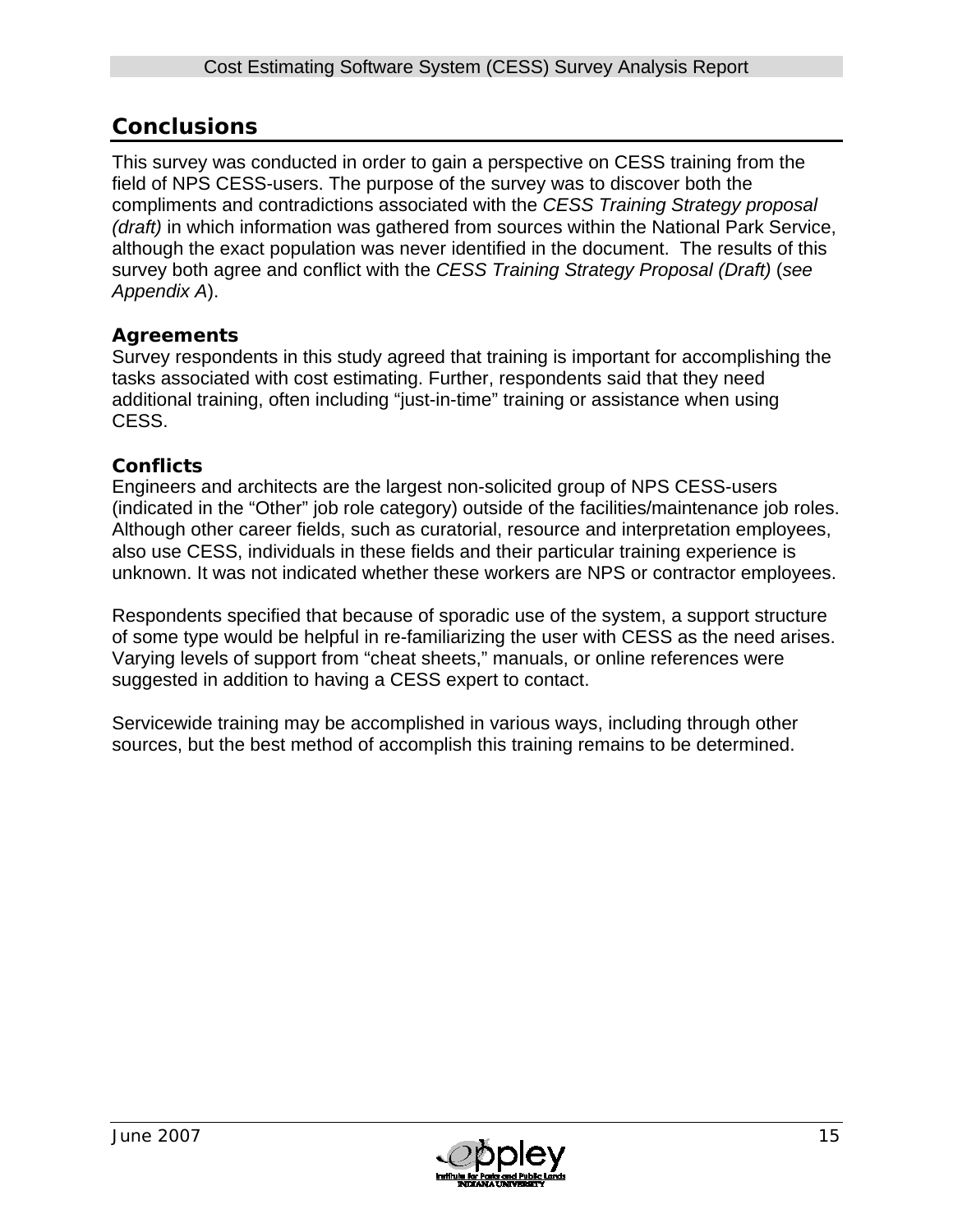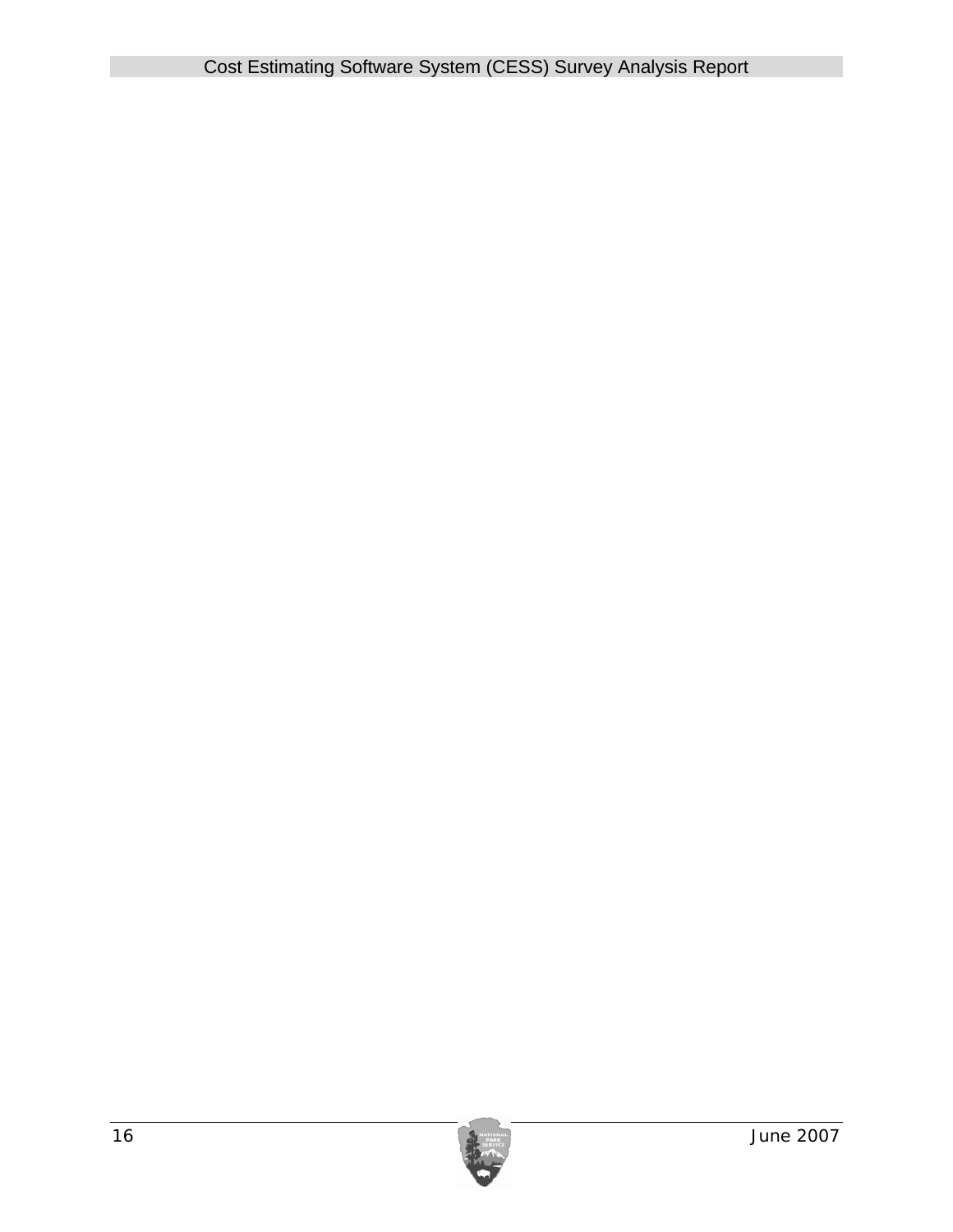## **Recommendations**

According to the data, respondents indicated two primary issues.

**Issue 1:** An important distinction is that there is a need for improved understanding of cost estimating process in order to complete CESS, as opposed to CESS software. The cost estimating component of CESS requires additional attention and training.

**Strategy:** Professional cost estimating training is extensive and often contains a pathway for certification. Thus, there are other (non-NPS) experts who are qualified to host cost estimating training courses. In other words, this can be an area in which outsourced training is necessary and appropriate. These resources are listed in Appendix B of this document. If a professional level of understanding and operating is necessary, then professional certification is the right course of action.

Notably, if assistance is available for the cost estimating process, an improved level of understanding can be developed and skills can be enhanced as the need arises. Suggestion for consideration:

• Develop a group of regional Class C cost estimators who have construction knowledge to serve as consultants to small staffed parks.

**Issue 2:** CESS training is an important ongoing, regular, yet intermittent NPS employee need.

**Strategy:** The development and implementation of a quick refresher course could be helpful, especially since CESS-users have infrequent occasion to use the software. Addressing this issue with Just-in-Time-Training (JiTT) can be used effectively to meet this need. Suggestions include but are not limited to:

- Develop a one-hour online refresher course available on-demand;
- Develop a rapid response web conference training course to be held at strategic times throughout the fiscal year;
- Train the current cadre of FMP instructors to be "on call" in order to respond to inquiries and Help Desk type assistance as needed by CESS users; and/or
- Investigate the possibility of a CESS classroom course.

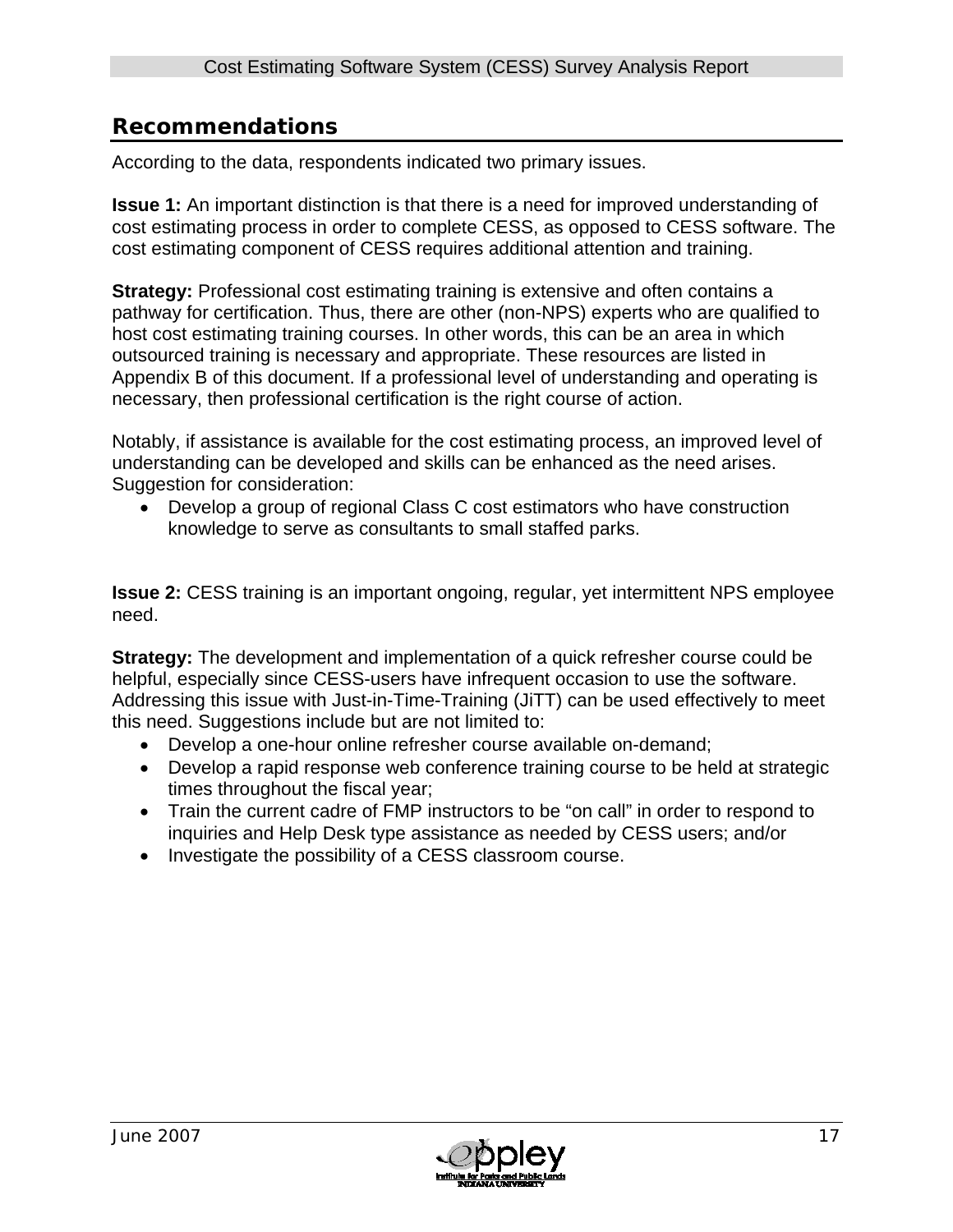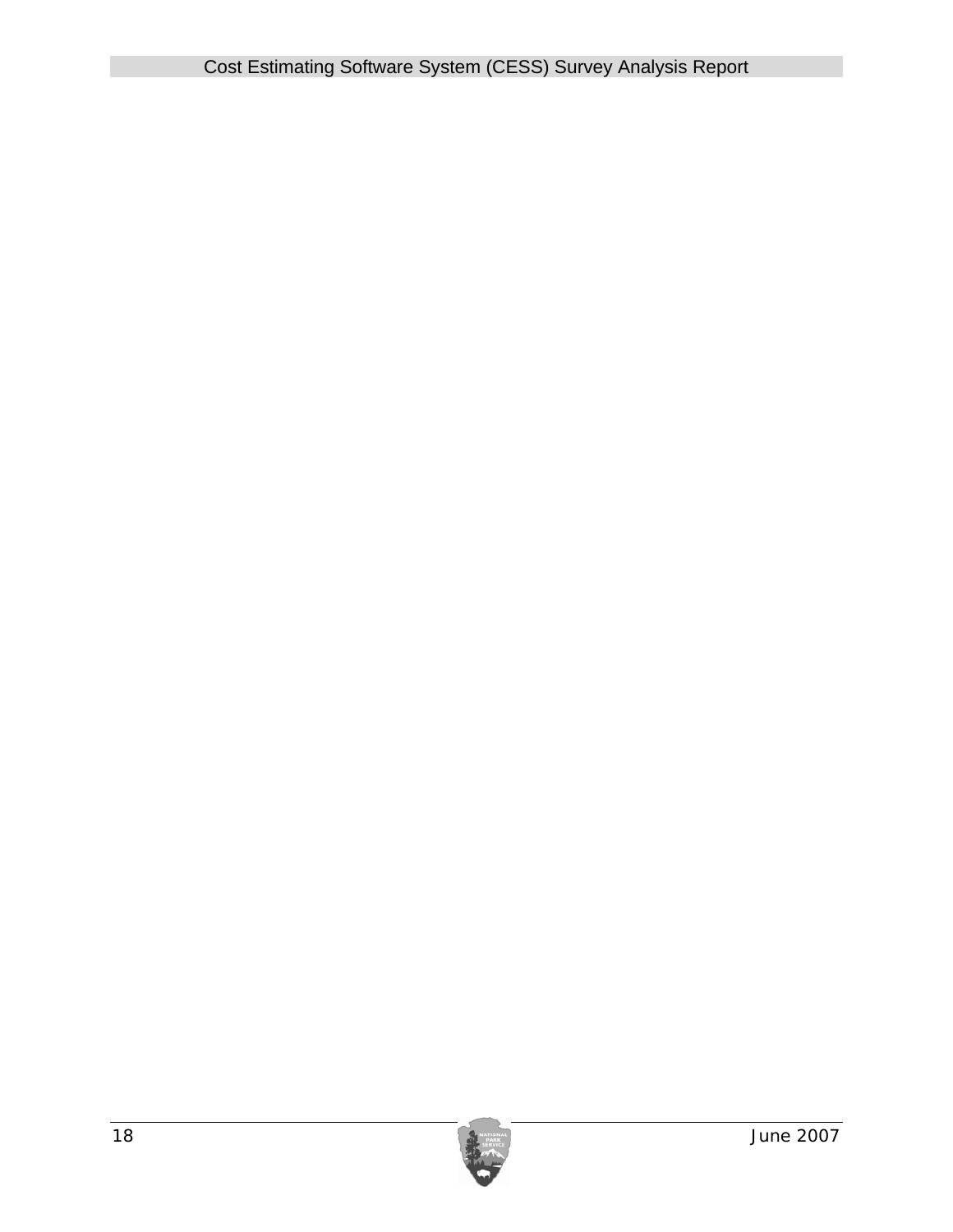**APPENDICES** 

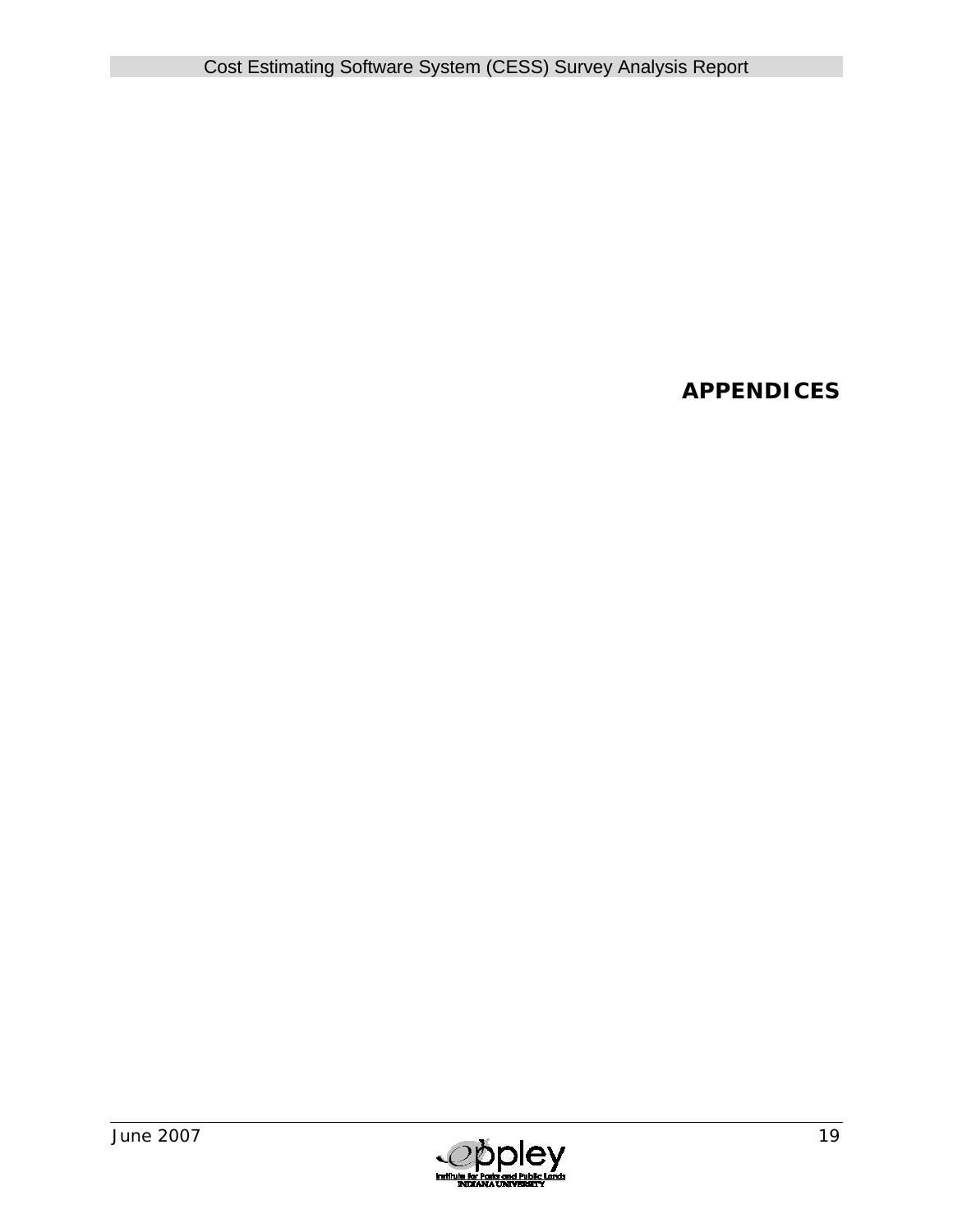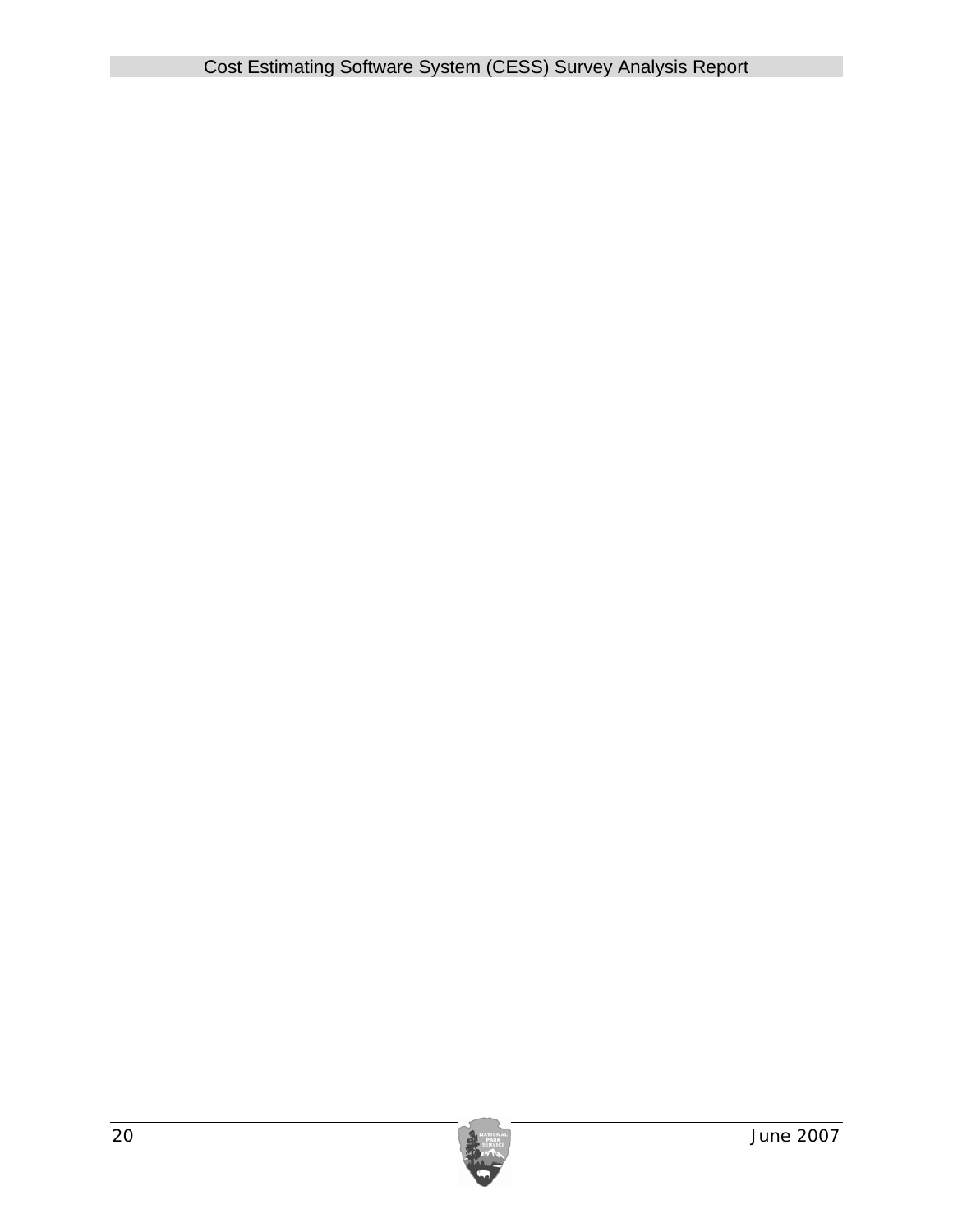# **CESS Training Strategy Proposal (Draft)**

Prepared for: NPS Cost Estimating Working Group

| Date of initial Draft:  | July 28 <sup>th</sup> , 2006   |
|-------------------------|--------------------------------|
| <b>Current Version:</b> | October 5 <sup>th</sup> , 2006 |

Attachments: Attachment A - Issues Table

#### **Introduction**

The National Park Service (NPS) currently uses the Cost Estimating Software System (CESS) to support cost estimating processes within the Park Facility Management Division (PFMD). CESS is a valuable tool that several organizational and functional units in the NPS could leverage to support cost estimating processes in a variety of areas and processes. In order to expand the use of CESS, current users need training to leverage the rich functionality of the existing system, and new users need to learn how to use the system in order to manage existing processes. This document categorizes issues developed by NPS leaders and users and, outlines a strategy for providing high-leverage training to the NPS cost estimating population.

#### **Issue**

The National Park Services could benefit from a defined CESS training strategy to ensure the diverse user population within NPS is capable of leveraging CESS technology. CESS training enables cost estimating users and administrators across various NPS business units to maximize the effectiveness of forthcoming CESS technology. CESS is a very robust cost estimating system that can provide cost estimating capability in support of many NPS business processes. Use of CESS has been limited by a lack of understanding of its core capabilities and advanced features. As a result, CESS use has been limited to a small portion of the overall NPS user population.

Several business processes required to support cost estimating within NPS have not reached maturity. This document will highlight the points of intersection between training and process to identify 'high-leverage' training issues that, once solved, will provide the most utility to the NPS cost estimating community.

There are also some instances where user requests exceed the current functionality of CESS. While not specified in the initial scope, this document will highlight the points of intersection between development and training to identify suggested development projects that will provide worthwhile enhancement to CESS.

For the purposes of providing suggestions for developing a training strategy for CESS, this document assumes the following: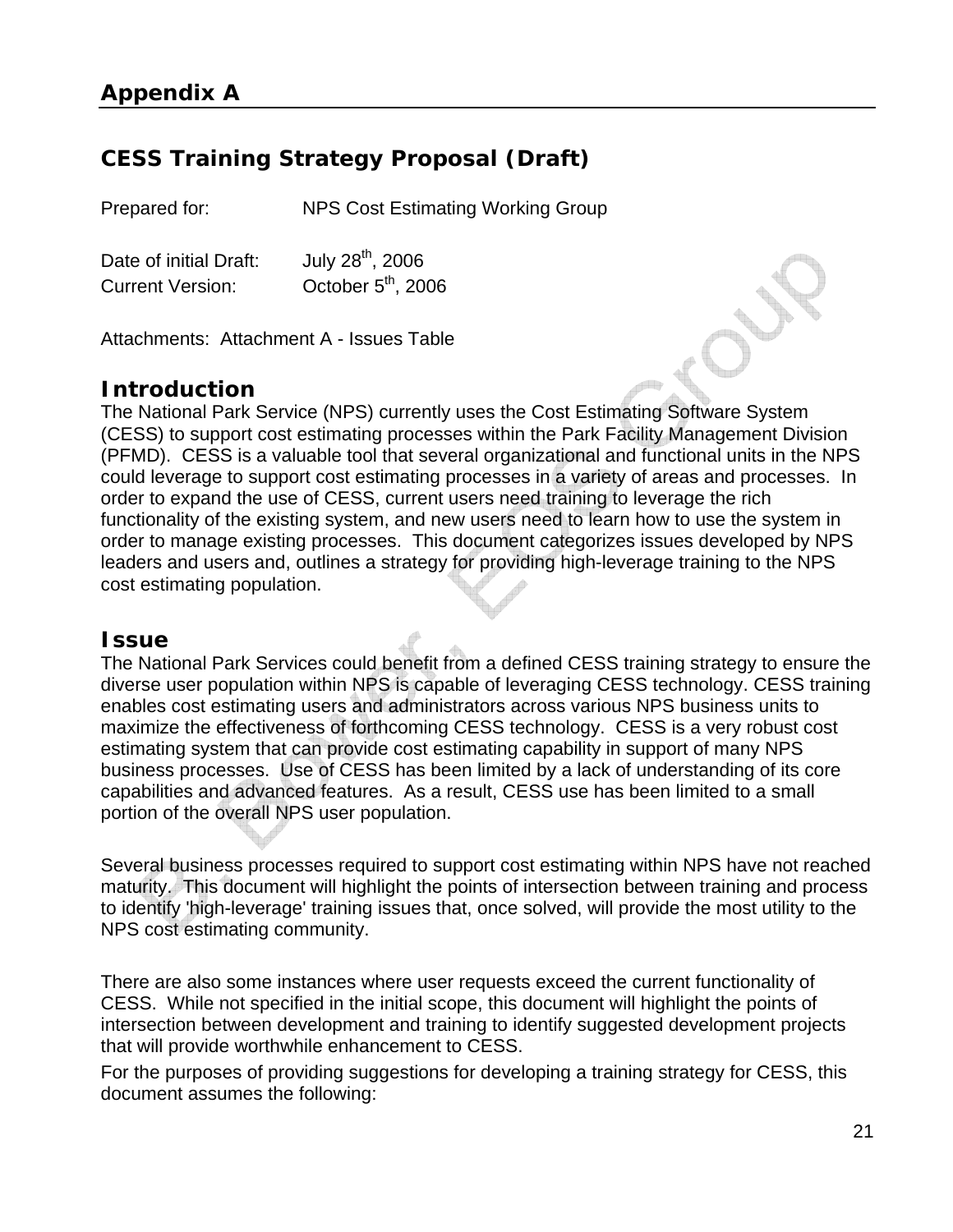- $\circ$  Business processes that are prerequisites for training will be created prior to initiation of training
- o System changes required to support training are developed and deployed (within the constraints of the system vision, task direction and funding).
- $\circ$  Training will address the transition to CSI MasterFormat 2004 and its impact on the NPS cost estimator.

## **Discussion**

NPS currently uses the CESS system to develop and manage cost estimates for facilities management processes. The two largest group of CESS users are NPS contractors and employees engaged in Facility Condition Assessment Surveys (FCAS). Future users of CESS will employ the system to develop new construction and renovation estimates in support of general management plans (GMP), line-item construction, PMIS submissions, and other facilities and infrastructure cost estimating activities such as maintained landscapes.

NPS leadership solicited input from current and potential NPS users to determine what concerns and issues exist with respect to use and management of CESS. The table in Attachment A outlines input provided to NPS leadership (including Mike Doherty and Jeff Reed), the Cost Estimating Working Group, and other forums within NPS and the associated contractors. This document groups identified issues into a series of related concepts in order to tailor the proposed NPS training strategy to the needs of the users and to maximize use of CESS to support NPS cost estimating. When the need for business processes or system development is required, it has been noted in the appropriate column in the table in Attachment A. Based on the input, training issues have been grouped into three major categories:

- $\circ$  CESS User Issues Issues that day to day users face in utilizing CESS to manage and create cost estimates
- $\circ$  CESS Administrator Issues Issues that administrators face in managing the CESS system. This may include security, performance, updates, general management, and other issues
- o Cost Estimating Issues Issues regarding knowledge and application of sound cost estimating principles and practices

Further discovery and training development may reveal additional categories for cost estimating training. The following sections highlight some of the issues facing each of the above mentioned categories.

#### **CESS User Issues**

- Users need to understand how and when to add bonding, project engineering, and construction engineering.
- Users need to understand the concepts behind the archiving and site management processes (deleting and moving estimates, etc) in addition to knowing how to execute them.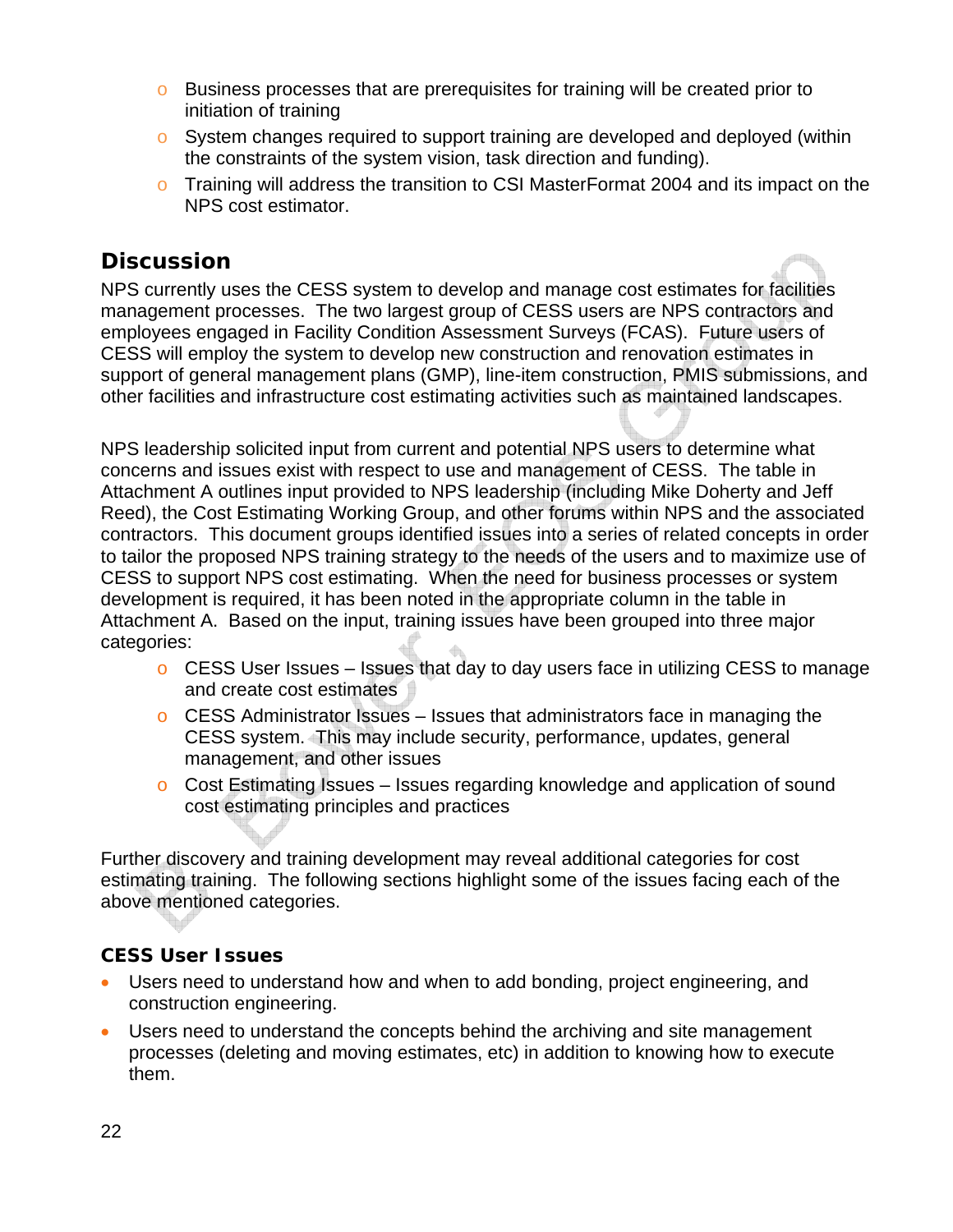- Users need to be able to develop, find, and utilize templates in CESS
- Users need access to a clear directory of assemblies
- Users need to know how to access and update existing estimates
- Users need to know how to differentiate between the various databases
- Users need to know how to use the various databases
- CESS User Issues involve a variety of training issues that are either dependent on, or exacerbated by, the lack of a formal business process. Some of the issues that are impacted by incomplete or non-existent processes are marked with a check mark in the column labeled 'BP' in the table in Attachment A. These issues include application of:
	- o Add-ons
	- o Park location factors
	- o Fuel service charges
	- o Known overhead and burden costs for specific companies
	- o Mobilization costs
	- o Planning costs

#### **CESS Administrator Issues**

- The chief issue among administrators is the need to understand and manage security restrictions. Since CESS is a system of several applications, administrators need a deeper understanding of how to manage application security settings. Additionally, it will be extremely valuable to provide NPS security points of contact to facilitate administrator functions.
- Administrators need a basic understanding of cost estimating processes in order to support the cost estimating applications that make up the current and future versions of CESS.

### **Cost Estimating Principles Issues**

- Users need to understand the specifics of types of estimates to include, but not limited to:
	- o Design-build, historic structures, etc.
	- o Hazardous materials remediation
- Users need to understand how and when to account for fluctuations in costs to include:
	- **Local market costs**

Estimates created for smaller jobs that are required to be bid to small businesses and set-asides

• There is a concern that basic math skills among the potential estimating user population may not be adequate

## **Recommendations**

It is recommended that the NPS execute a three phase approach to training. The three phases are: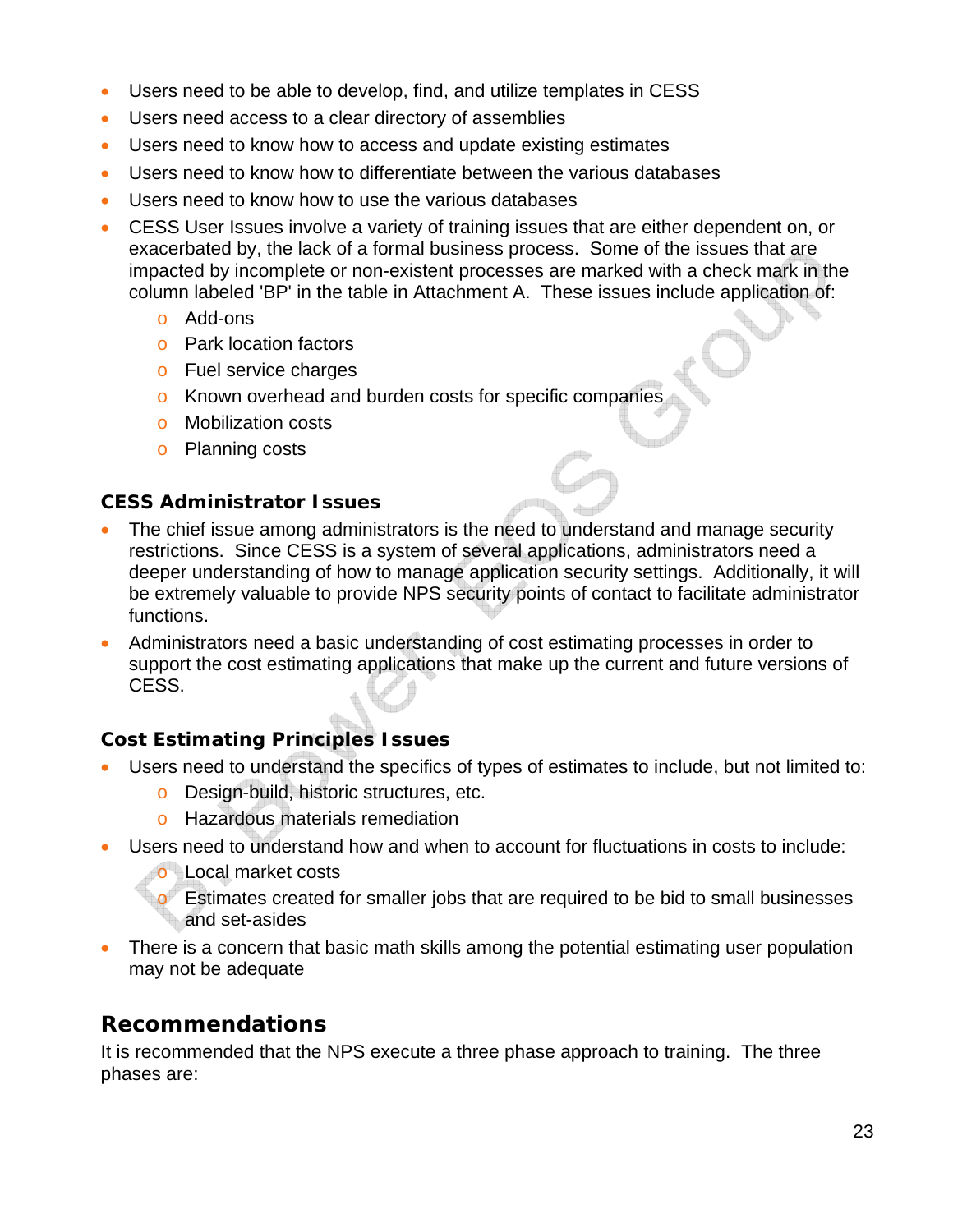- Development and Preparation
- Training
- **Maintenance**

The following diagram illustrates the components of the three phased approach:

| <b>Phase 1 - Development and Preparation</b>                                                                                                                      | <b>Phase 2 - Training</b>                                     | <b>Phase 3 - Maintenance</b>                                                                                                                                                        |  |
|-------------------------------------------------------------------------------------------------------------------------------------------------------------------|---------------------------------------------------------------|-------------------------------------------------------------------------------------------------------------------------------------------------------------------------------------|--|
| <b>Identification of Trainees</b><br><b>Identify target</b><br><b>Identify business</b><br><b>business units</b><br>unit users                                    | <b>Identify individual</b><br>trainees                        |                                                                                                                                                                                     |  |
| <b>Information Campaign</b><br><b>Execute information</b><br><b>Prepare information</b><br>campaign<br>campaign                                                   |                                                               |                                                                                                                                                                                     |  |
| <b>Training Program Development and Execution</b><br><b>Develop draft outline of</b><br>detailed training program<br><b>Finalize detailed</b><br>training program | <b>Develop training</b><br>classes<br><b>Execute training</b> | Develop feedback process<br>to improve training<br><b>Refine training</b><br>classes<br><b>Refine training</b><br>$\blacksquare$<br><b>classes</b>                                  |  |
| Certification program<br><b>Develop certification</b><br>program<br><b>Publish certification</b><br>program                                                       |                                                               | <b>Certification program added</b><br>to NPS development plans<br><b>Update certification plan</b>                                                                                  |  |
| $\mathbb{Z}$ where $\mathbb{Z}$                                                                                                                                   |                                                               | Train the Trainer program<br><b>Identify trainers from</b><br>graduates<br><b>Begin mentorship of</b><br><b>Train the Trainers</b><br><b>Train the trainers</b><br>execute training |  |

Development of a training strategy for CESS must account for several existing conditions within the NPS. These include, but are not limited to:

- Geographical dispersion of training population
- Variety of user needs within the NPS population
- Lack of understanding of how CESS works
- Limited funding for travel and other development
- Limited core group of trained cost estimators

NPS should execute the following tasks in order to fully realize the potential of the NPS training strategy outlined above.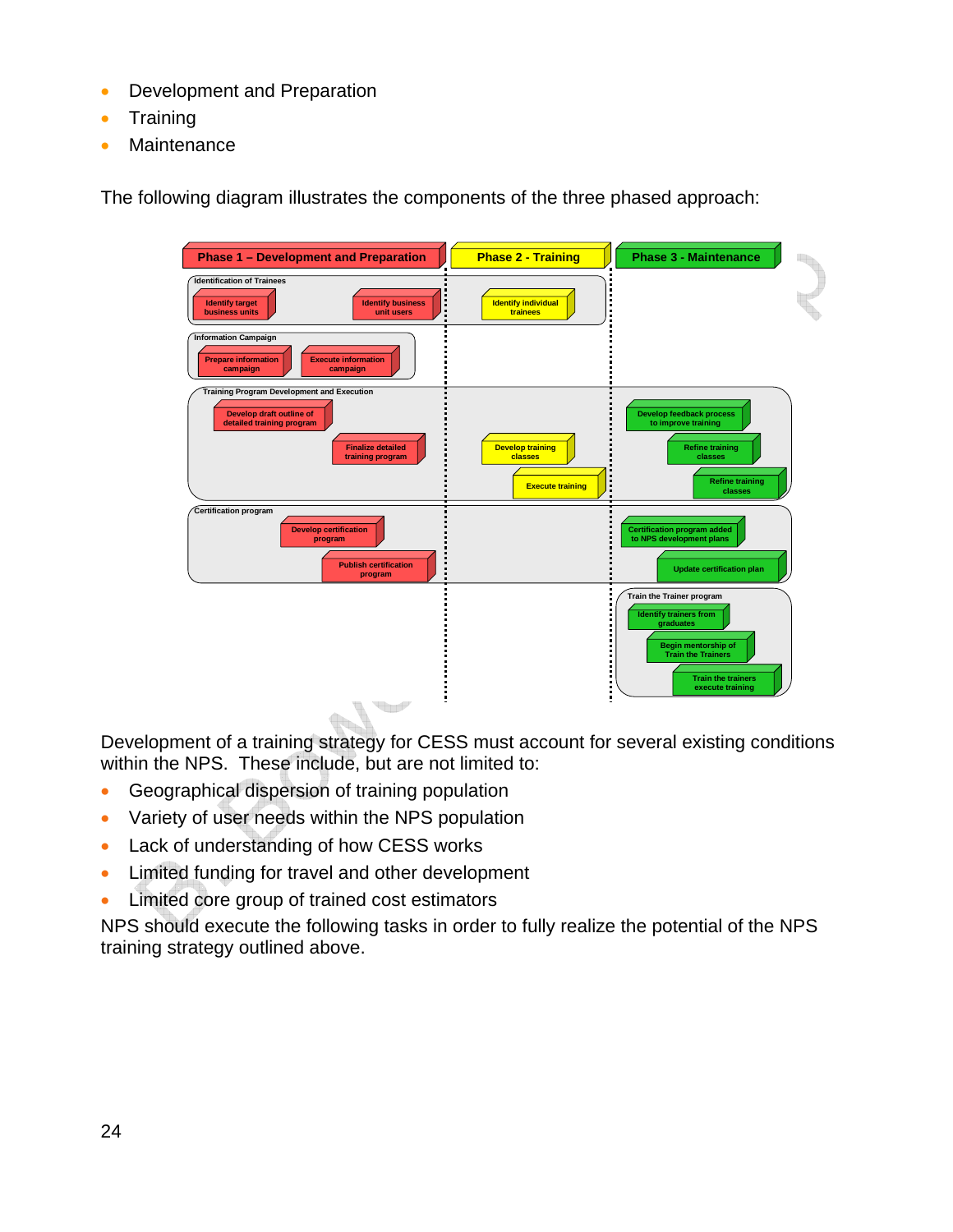1. *Identify NPS personnel requiring CESS training*. NPS cost estimating leaders should review all NPS business units to identify prospects for training. Utilize the internal marketing campaign (see recommendation #2 below) to refine the list of prospects for training. In addition to developing a cost estimating body of knowledge throughout NPS, additional funding assistance from other business units will ensure that the cost estimating training program serves, and is supported by, the entire NPS.

2. *Conduct an internal marketing campaign* to raise the awareness level of CESS within the NPS. Avenues for marketing include:

- NPS newsletters
- NPS internal web sites
- Forthcoming NPS cost estimating web-site
- New employee training
- Advanced training for experienced users
- Leadership training and seminars
- Other training events

3. *Develop and execute a training program* that meets the needs of identified NPS users. An initial review of NPS training needs has identified the following training user groups:

- Training for CESS Administration
- Training for CESS Use
- Training for Cost Estimating

If other user types are identified, the training plan should include training to meet the needs of the new users. At a minimum, each of the courses above should integrate an understanding of CESS architecture and processes to ensure all users and administrators understand how to integrate CESS into new and existing business processes. Additional comments among the user community point to a need for online tutorials and the ability to access self-help instructions. The plan should also include training to assist users with understanding the components of the park location factor (PLF). The training program could also include various "off-the-shelf" training provided by cost estimating professionals and organizations.

4. *Develop a certification program* that can be integrated into the development plans of cost estimating personnel. A formal certification program, managed by NPS leadership, could ensure that training remains a priority and achieves results.

5. *Develop a 'Train-the-Trainer' program* to develop internal subject matter experts within NPS. Further training of internal talent may enable NPS to provide training at a lower cost over time. Additionally, a cadre of internal cost estimating subject matter experts should enable quick resolution of many issues that currently require outside support.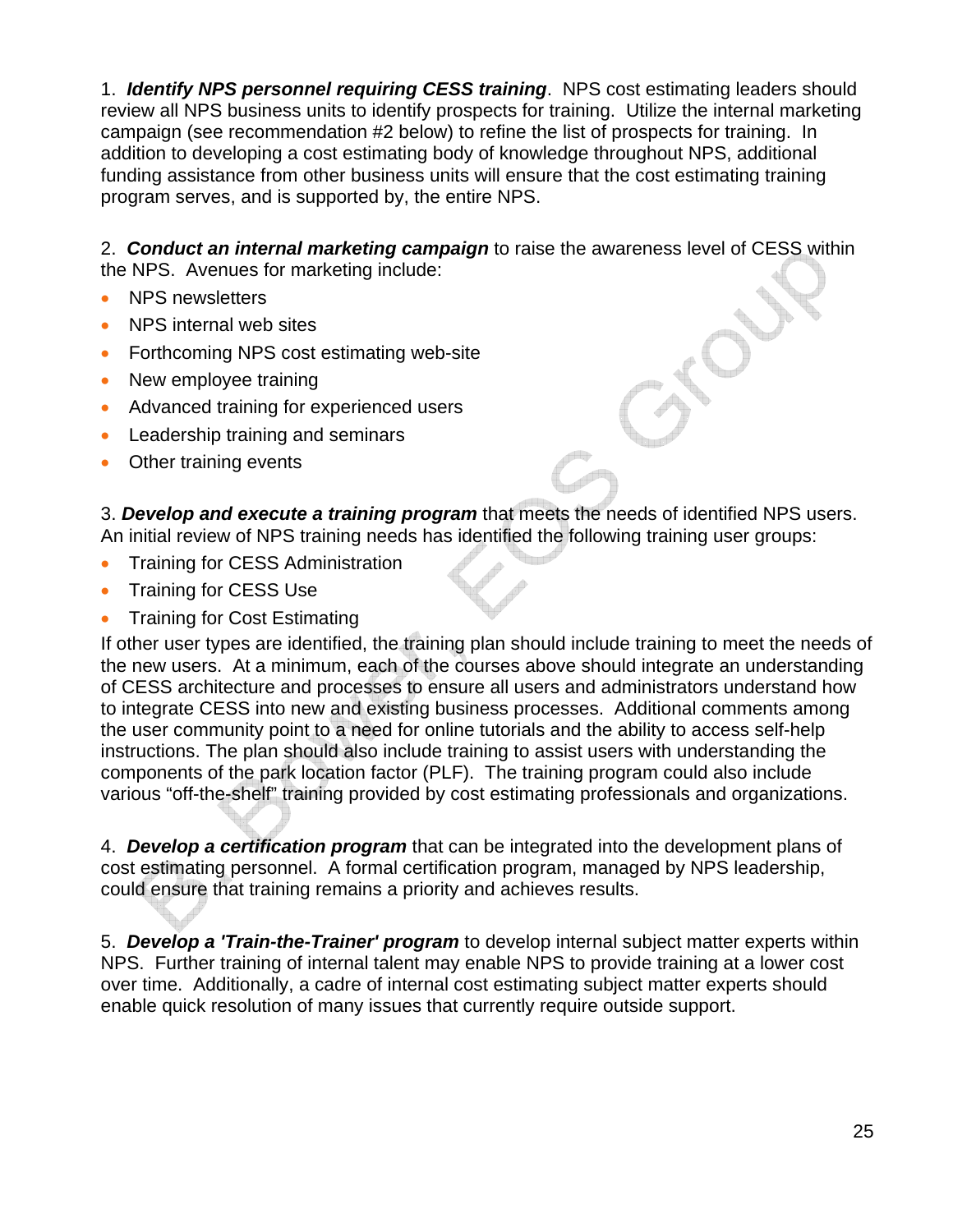Attachment A: Issues Table (BP=Business Process required; Dev=Development required)

| <b>Issue</b>                                                                                                                                                                                                                                              | Category             | <b>BP</b>    | Dev          | Proposed solution                                                                                                                                                                                                                                                                                         | <b>Priority</b> | Level of<br><b>Effort</b> |
|-----------------------------------------------------------------------------------------------------------------------------------------------------------------------------------------------------------------------------------------------------------|----------------------|--------------|--------------|-----------------------------------------------------------------------------------------------------------------------------------------------------------------------------------------------------------------------------------------------------------------------------------------------------------|-----------------|---------------------------|
| NPS needs to develop a<br>process that synchronizes<br>contracting cost data<br>formats with cost estimate<br>formats to enable<br>comparison of estimates<br>to actual costs. The<br>imminent update to CSI<br>MasterFormat 2004<br>should be considered | Non-<br>Training     | $\checkmark$ | $\checkmark$ | <b>Mike LeBorgne working</b><br>with Bret Bowser to<br>develop this process.                                                                                                                                                                                                                              | <b>High</b>     | <b>Complex</b>            |
| NPS users need a tool<br>that tracks project cost<br>and the accuracy of CESS<br>estimates against the<br>actual bid                                                                                                                                      | Non-<br>Training     |              |              | This is a request for a<br>historical cost database<br>and does not fall under<br>training                                                                                                                                                                                                                | <b>High</b>     | <b>Moderate</b>           |
| NPS users need a more<br>flexible CESS training<br>format that adapts to<br>changing events in order<br>to keep estimate costs<br>close to the last published<br>cost year (would include<br>oversight by reviewing<br>authorities)                       | Training<br>Strategy |              |              | <b>CESS Training Strategy.</b><br>NPS must define the<br>acceptable tolerance for<br>changed estimates.<br><b>Class C estimates have</b><br>a broad range of<br>expected accuracy.<br>Also, if project scope<br>changes, one should<br>expect a significant<br>change in cost estimate.                   | High            | <b>Simple</b>             |
| NPS managers need to<br>know what level of<br>education to provide to<br>new and current users<br>based on realistic<br>servicewide needs                                                                                                                 | Training<br>Strategy |              |              | <b>CESS Training Strategy</b><br>should address training<br>requirements with<br>respect to user<br>frequency and type.<br><b>Training program should</b><br>be developed to account<br>for users across all<br>usage spectrums<br>(occasional, regular,<br>heavy - or some other<br>frequency indicator) | Mediu<br>m      | <b>Moderate</b>           |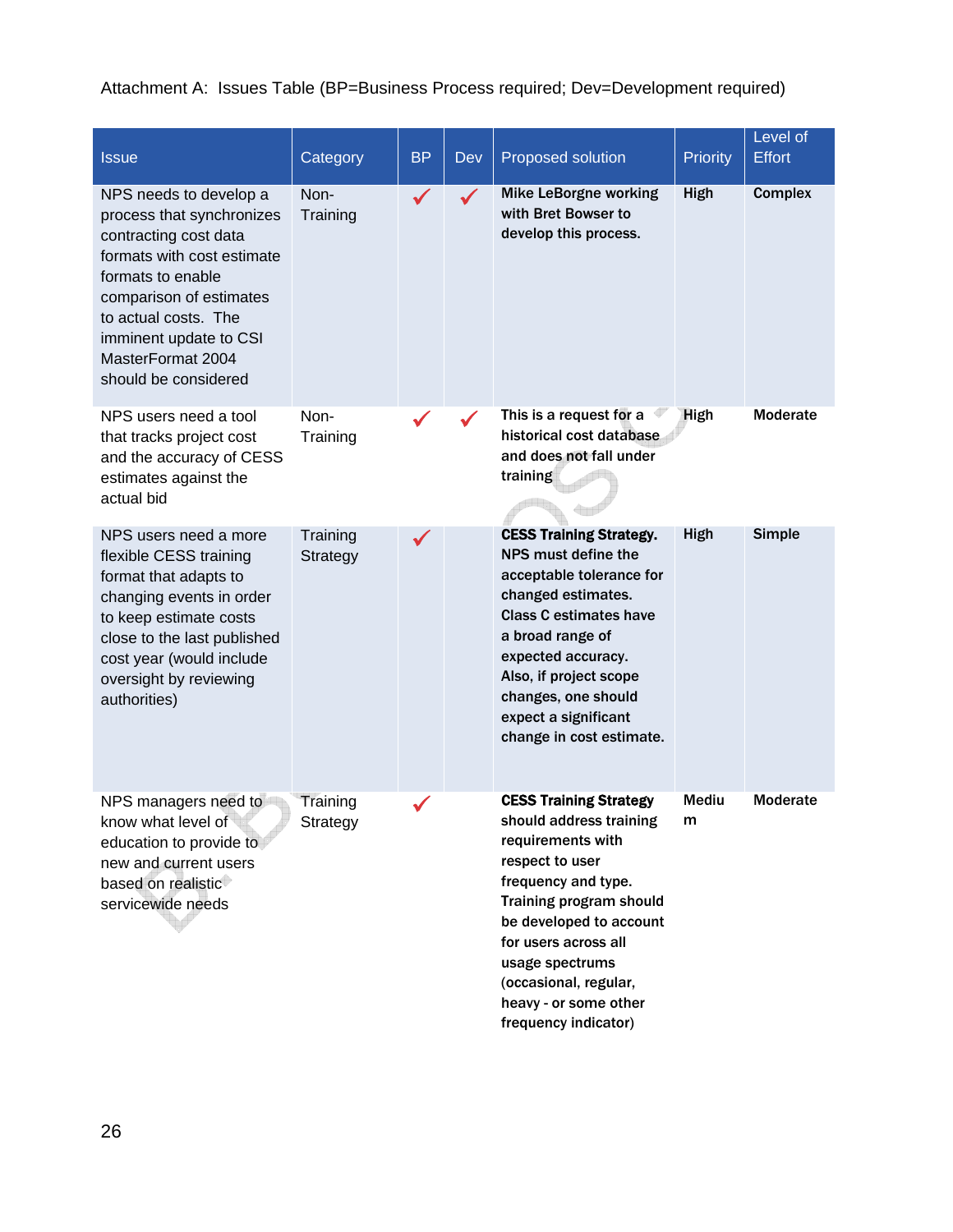| <b>Issue</b>                                                                                                                                                                | Category                                              | <b>BP</b> | Dev          | Proposed solution                                                                                                                                                                                                                                                                                                                                                              | <b>Priority</b>   | Level of<br><b>Effort</b> |
|-----------------------------------------------------------------------------------------------------------------------------------------------------------------------------|-------------------------------------------------------|-----------|--------------|--------------------------------------------------------------------------------------------------------------------------------------------------------------------------------------------------------------------------------------------------------------------------------------------------------------------------------------------------------------------------------|-------------------|---------------------------|
| NPS administrators need<br>to understand how to<br>apply and manage<br>security restrictions                                                                                | Training:<br><b>CESS</b><br>Administrati<br><b>on</b> |           | $\checkmark$ | <b>CESS administrator</b><br>training                                                                                                                                                                                                                                                                                                                                          | Low               | <b>Moderate</b>           |
| NPS users and<br>contractors need to<br>understand add-ons, and<br>the processes required to<br>develop them in CESS                                                        | Training:<br><b>CESS Use</b>                          |           |              | <b>Cost estimating</b><br>principles. Develop<br>description and<br>guidelines for assigning<br>add-ons at various levels<br>of estimate class.<br>Potentially, this<br>guidance could be<br>linked to the appropriate<br>fields in CESS for easy<br>access by Users.                                                                                                          | High              | <b>Simple</b>             |
| NPS users need clear<br>direction on what to do<br>with old estimates after<br>the work is done, or there<br>is a change/deletion. This<br>includes closed work-<br>orders. | Training:<br><b>CESS Use</b>                          |           |              | <b>CESS-specific training.</b><br>The NPS Cost Estimating<br><b>Working Group (CEWG)</b><br>has tasked itself to<br>develop a White Paper<br>to identify the legal and<br>'best practice'<br>requirements for<br>archiving cost<br>estimates. The focus<br>has been improving data<br>retrieval speed given the<br>hundreds of Gigabytes<br>of data currently being<br>stored. | High              | <b>Moderate</b>           |
| NPS users need to be<br>trained on how to add<br>Architectural Costs to<br>estimates.                                                                                       | Training:<br><b>CESS Use</b>                          |           |              | <b>CESS-specific training.</b><br><b>Training is required to</b><br>inform users how to<br>determine if an<br>estimate contains<br><b>Architectural Costs, and</b><br>how to add Architectural<br>Costs if they are not<br>included                                                                                                                                            | <b>Mediu</b><br>m | <b>Simple</b>             |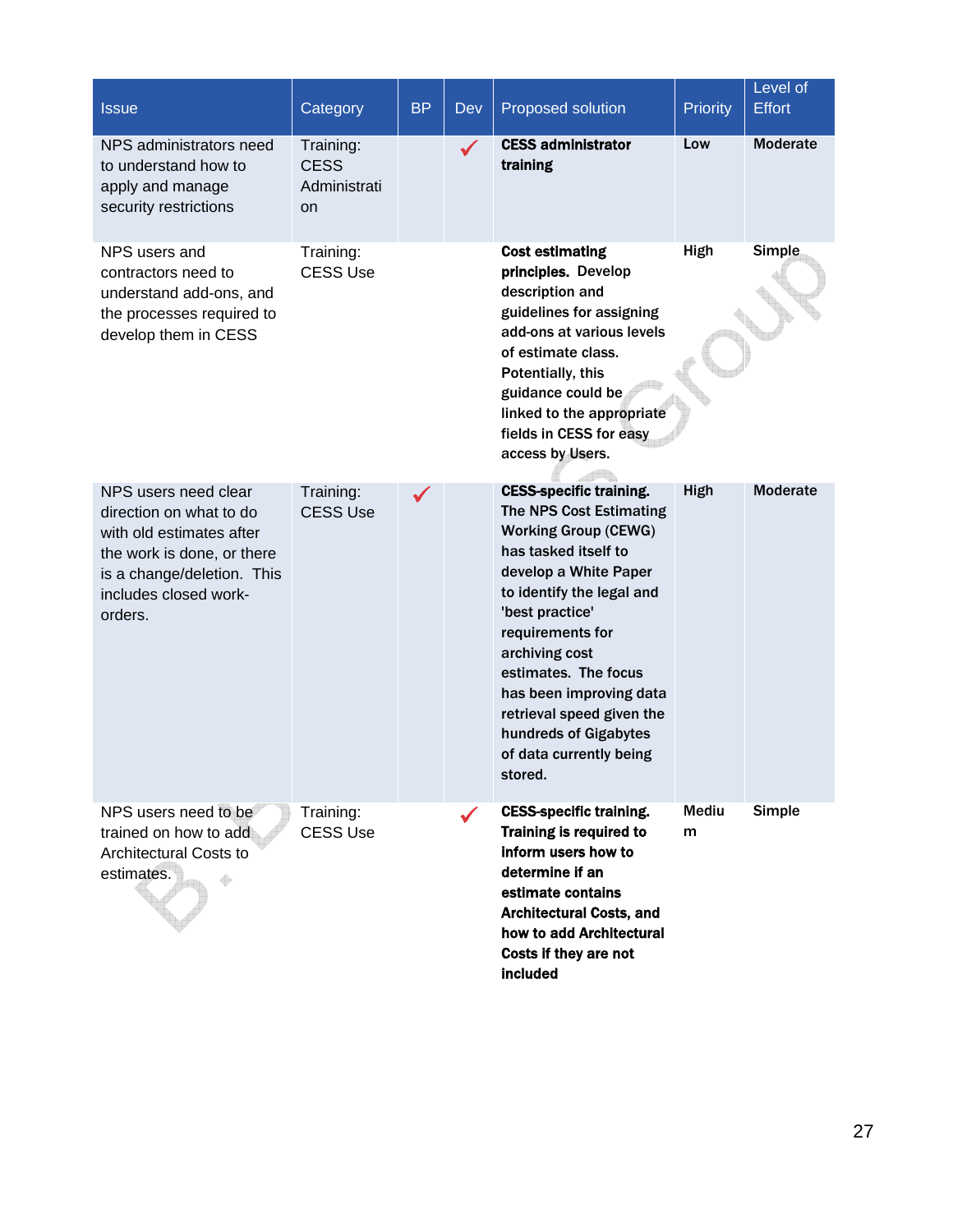| <b>Issue</b>                                                                                                                                                                                                                                             | Category                     | <b>BP</b> | Dev | Proposed solution                                                                                                                                                                                                             | <b>Priority</b>   | Level of<br><b>Effort</b> |
|----------------------------------------------------------------------------------------------------------------------------------------------------------------------------------------------------------------------------------------------------------|------------------------------|-----------|-----|-------------------------------------------------------------------------------------------------------------------------------------------------------------------------------------------------------------------------------|-------------------|---------------------------|
| NPS users need to<br>determine how to add<br>Bonding costs in CESS                                                                                                                                                                                       | Training:<br><b>CESS Use</b> |           |     | <b>CESS-specific training</b>                                                                                                                                                                                                 | <b>Mediu</b><br>m | <b>Simple</b>             |
| NPS users need to learn<br>the full capabilities of<br>CESS to ensure that it is<br>leveraged across all types<br>of cost estimating, not just<br>for Maximo                                                                                             | Training:<br><b>CESS Use</b> |           |     | <b>CESS-specific training</b>                                                                                                                                                                                                 | <b>Mediu</b><br>m | <b>Simple</b>             |
| NPS users need to know<br>how to find new<br>assemblies and cost data<br>when databases are<br>updated. The imminent<br>update to<br>CSI MasterFormat 2004<br>will require updated<br>materials and guidance on<br>use of the new 50-division<br>format. | Training:<br><b>CESS Use</b> |           |     | <b>Training strategy should</b><br>include provision to<br>provide training and<br>guidance bulletins or<br>broadcasts following all<br>upgrades to ensure that<br>users understand how to<br>find commonly used<br>cost data | <b>Mediu</b><br>m | <b>Simple</b>             |
| NPS users need to<br>understand how to apply<br>fuel service charges                                                                                                                                                                                     | Training:<br><b>CESS Use</b> |           |     | <b>CESS-specific training.</b>                                                                                                                                                                                                | Mediu<br>m        | Simple                    |
| NPS users would like to<br>be able to apply known<br>burdens and overhead<br>costs for specific<br>companies in a drop down                                                                                                                              | Training:<br><b>CESS Use</b> |           |     | <b>Cost estimating</b><br>principles. Training is<br>required to inform users<br>how to determine<br>burdens and overhead<br>costs for specific<br>companies                                                                  | <b>Mediu</b><br>m | <b>Simple</b>             |
|                                                                                                                                                                                                                                                          |                              |           |     |                                                                                                                                                                                                                               |                   |                           |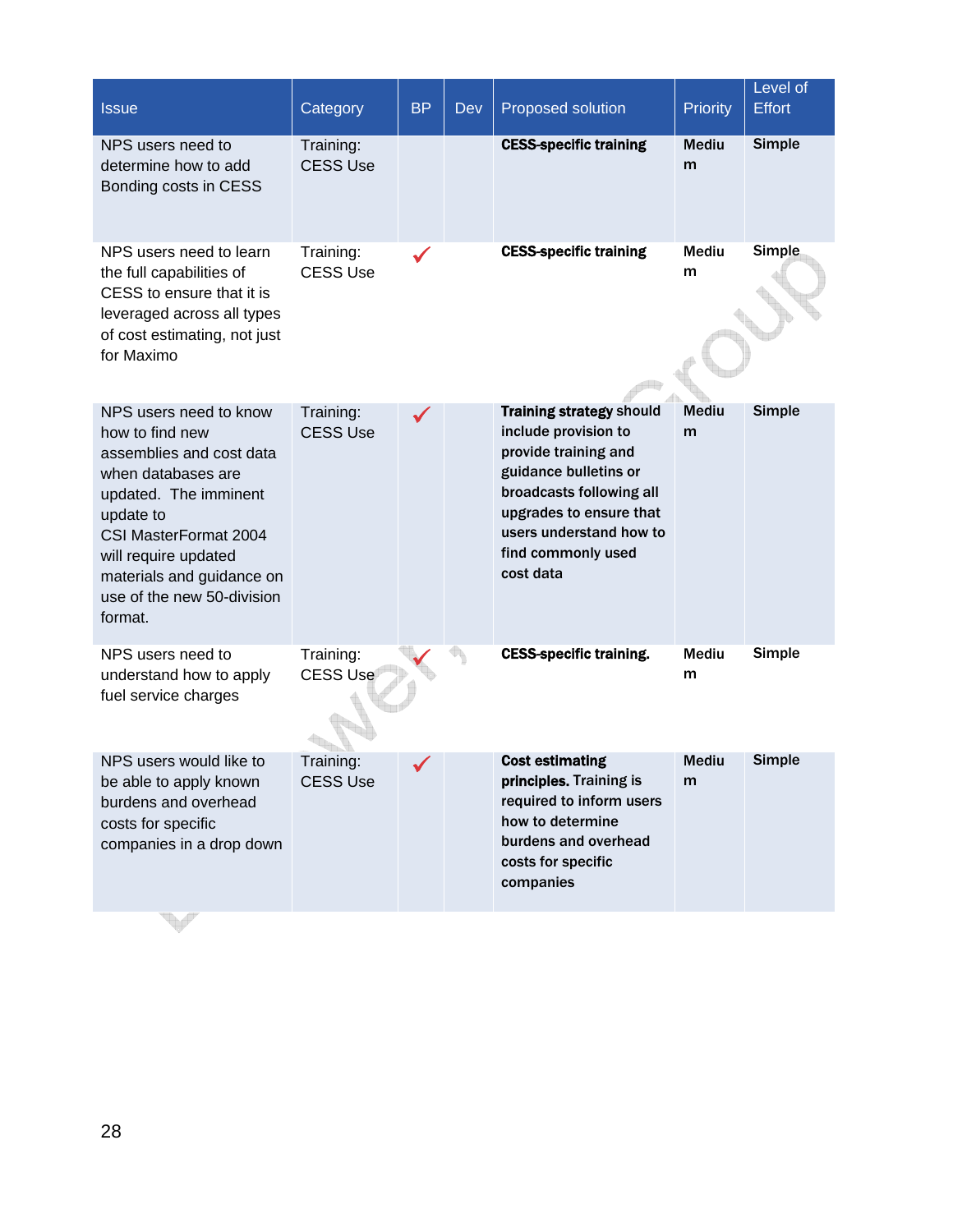| <b>Issue</b>                                                                                                                        | Category                     | <b>BP</b>    | Dev | Proposed solution                                                                                                                                                                                                                                                                                                                                                                                      | Priority          | Level of<br><b>Effort</b> |
|-------------------------------------------------------------------------------------------------------------------------------------|------------------------------|--------------|-----|--------------------------------------------------------------------------------------------------------------------------------------------------------------------------------------------------------------------------------------------------------------------------------------------------------------------------------------------------------------------------------------------------------|-------------------|---------------------------|
| NPS users need to be<br>able to develop add-ons<br>that are not embedded in<br>line item costs so that the<br>costs are transparent | Training:<br><b>CESS Use</b> | $\checkmark$ |     | <b>Cost estimating</b><br>principles. The NPS<br><b>Cost Estimating Working</b><br>Group (CEWG) has<br>tasked itself to refine<br>add-on definitions and<br>values. One outcome of<br>this effort should be to<br>'systemize' the<br>information using the<br><b>Timberline</b><br>functionalities available.<br>Once this effort is<br>complete, training<br>should include specific<br>instructions. | <b>Mediu</b><br>m | <b>Moderate</b>           |
| NPS users need to<br>understand how to<br>navigate CESS and move<br>between databases                                               | Training:<br><b>CESS Use</b> |              |     | <b>CESS-specific training</b>                                                                                                                                                                                                                                                                                                                                                                          | <b>Mediu</b><br>m | <b>Moderate</b>           |
| NPS users need to be<br>able to build templates in<br>CESS as well as use the<br>servicewide templates.                             | Training:<br><b>CESS Use</b> |              |     | <b>CESS-specific training</b>                                                                                                                                                                                                                                                                                                                                                                          | Mediu<br>m        | Moderate                  |
| NPS users need a clear<br>directory of assemblies.                                                                                  | Training:<br><b>CESS Use</b> |              |     | <b>CESS-specific training</b>                                                                                                                                                                                                                                                                                                                                                                          | <b>Mediu</b><br>m | <b>Moderate</b>           |
| NPS users need to learn<br>how to handle multiple<br>park location factors (or<br>other multiple factors)                           | Training:<br><b>CESS Use</b> |              |     | <b>CESS-specific training</b>                                                                                                                                                                                                                                                                                                                                                                          | <b>Mediu</b><br>m | <b>Moderate</b>           |

♦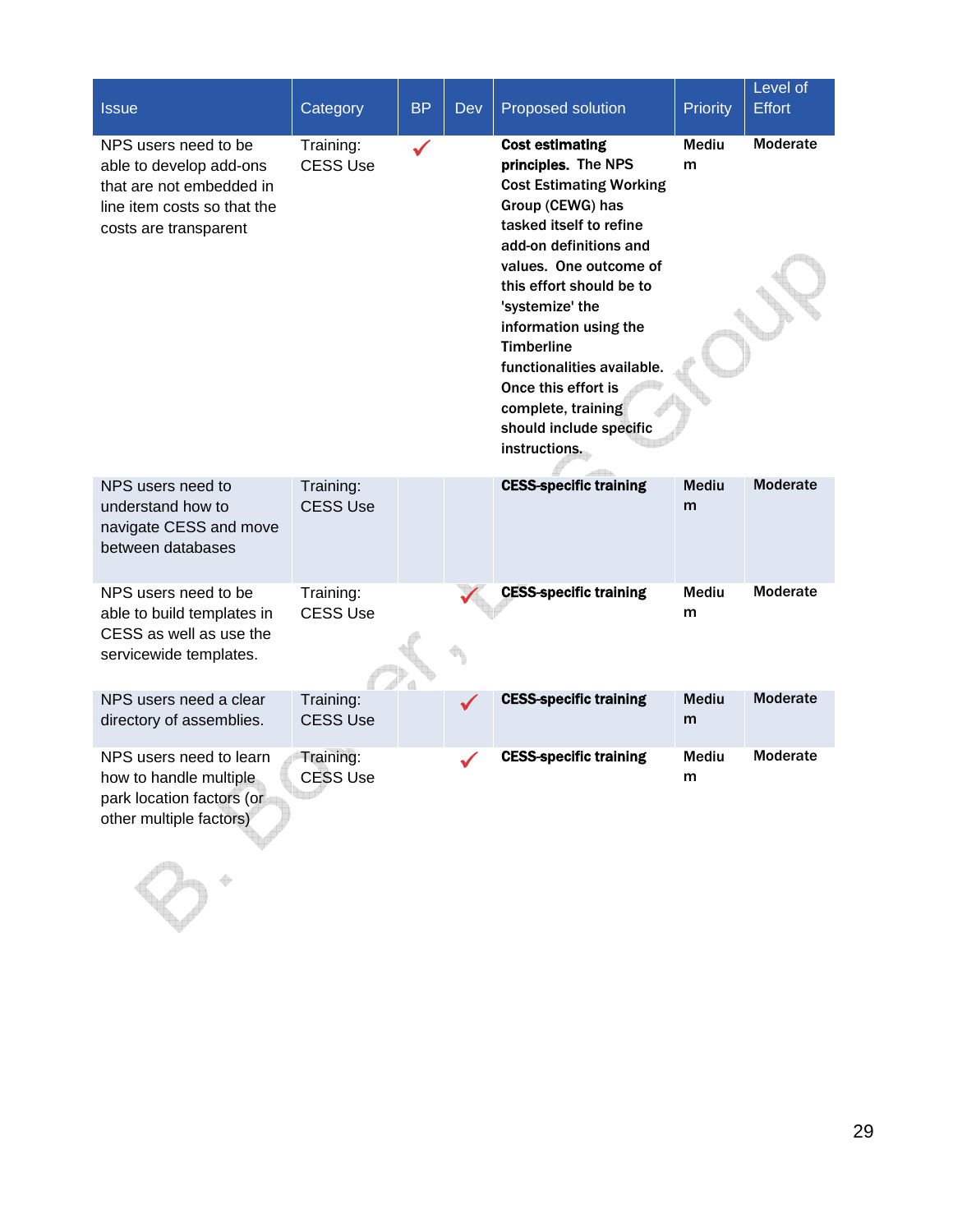| <b>Issue</b>                                                                                                                                                                                                                                                                                                                                                                                                                                                                                                                                                                                                                                                                                                        | Category                        | <b>BP</b>    | Dev | Proposed solution                                                        | Priority          | Level of<br><b>Effort</b> |
|---------------------------------------------------------------------------------------------------------------------------------------------------------------------------------------------------------------------------------------------------------------------------------------------------------------------------------------------------------------------------------------------------------------------------------------------------------------------------------------------------------------------------------------------------------------------------------------------------------------------------------------------------------------------------------------------------------------------|---------------------------------|--------------|-----|--------------------------------------------------------------------------|-------------------|---------------------------|
| NPS users across<br>different disciplines<br>require access to CESS<br>production. A user states,<br>"If we are going to use<br>CESS servicewide then all<br>disciplines should have<br>access. What process is<br>there for an architect to go<br>into CESS and produce<br>an estimate, store it, and<br>notify the park FMSS user<br>that it's ready to be moved<br>into FMSS? Some CESS<br>users may need to know<br>very little about FCAS<br>(and FMSS) to do costing<br>using CESS -<br>Accessibility, Contracted<br>CAC's, Structural Fire,<br><b>DSC Estimating, WASO</b><br>Line Item Construction,<br><b>Regional Engineering</b><br>Staff, Estimate QA/QC<br>staff, Contracting Bid<br>validation, etc." | Training:<br><b>CESS Use</b>    | $\checkmark$ |     | <b>Cost estimating</b><br>principles (once this<br>process is developed) | <b>Mediu</b><br>m | <b>Complex</b>            |
| NPS users need a better<br>understanding of how to<br>use RS Means. Even<br>seasoned estimators will<br>require some re-education<br>to learn how to use the<br>new                                                                                                                                                                                                                                                                                                                                                                                                                                                                                                                                                 | Training:<br>Cost<br>Estimating |              |     | <b>Cost estimating</b><br>principles                                     | High              | <b>Simple</b>             |

CSI MasterFormat 2004.

 $\Rightarrow$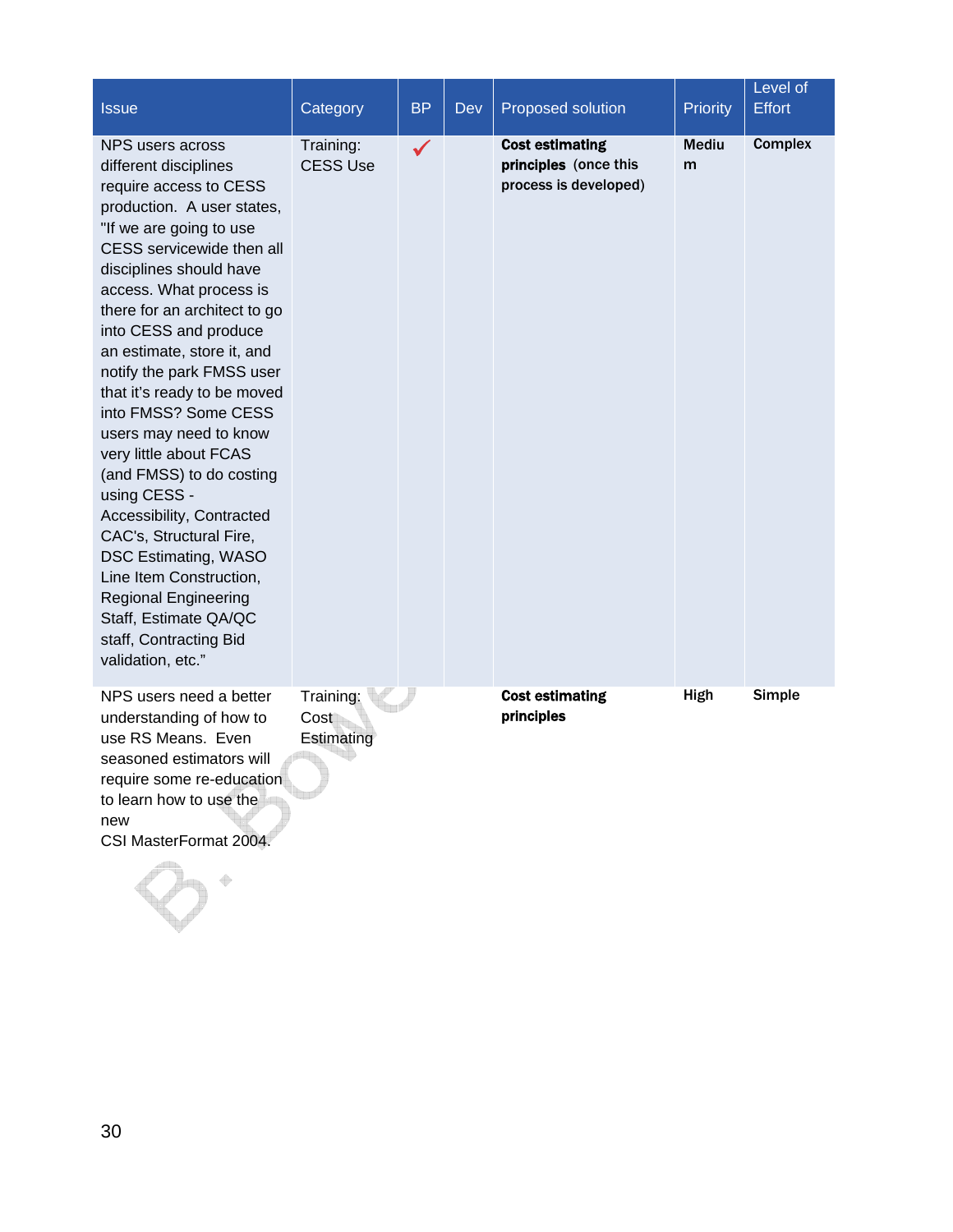| <b>Issue</b>                                                                                                       | Category                        | <b>BP</b>    | Dev | Proposed solution                                                                                                                                                                                                                                                                                                                                                                                                                                                                               | <b>Priority</b>   | Level of<br><b>Effort</b> |
|--------------------------------------------------------------------------------------------------------------------|---------------------------------|--------------|-----|-------------------------------------------------------------------------------------------------------------------------------------------------------------------------------------------------------------------------------------------------------------------------------------------------------------------------------------------------------------------------------------------------------------------------------------------------------------------------------------------------|-------------------|---------------------------|
| NPS users need a better<br>understanding of inflation<br>and how to account for it<br>in cost estimates.           | Training:<br>Cost<br>Estimating | $\checkmark$ |     | <b>Cost estimating</b><br>principles. The NPS Cost<br><b>Estimating Working</b><br>Group (CEWG) has<br>developed a White<br>Paper proposing that<br>each cost include a field<br>for 'Base Year' so that<br>all costs can be<br>normalized prior to<br>aggregating into<br>summary reports. The<br><b>CEWG has tasked itself</b><br>with determining which<br>indices will be most<br>suitable for each type of<br>estimate (e.g., CRV vs.<br>deficiency).                                      | High              | <b>Simple</b>             |
| NPS users need a<br>glossary of terms and<br>definitions that non-cost<br>estimating employees can<br>reference    | Training:<br>Cost<br>Estimating |              |     | <b>Cost estimating</b><br>principles training<br>should include<br>introduction to a<br>glossary. (NPS should<br>develop a<br>comprehensive glossary<br>which can be accessed<br>by a single click. One<br>possibility would be to<br>hyperlink these terms to<br>text in application. E.g.,<br>"Please provide a<br>contingency for the<br>design phase," where<br>'contingency' links to the<br>glossary. The glossary<br>could be hosted on the<br>forthcoming cost<br>estimating web page.) | High              | <b>Moderate</b>           |
| NPS users need training<br>to determine if an<br>estimate will include<br>contact with asbestos,<br>radon, or lead | Training:<br>Cost<br>Estimating |              |     | <b>Cost estimating</b><br>principles                                                                                                                                                                                                                                                                                                                                                                                                                                                            | <b>Mediu</b><br>m | <b>Simple</b>             |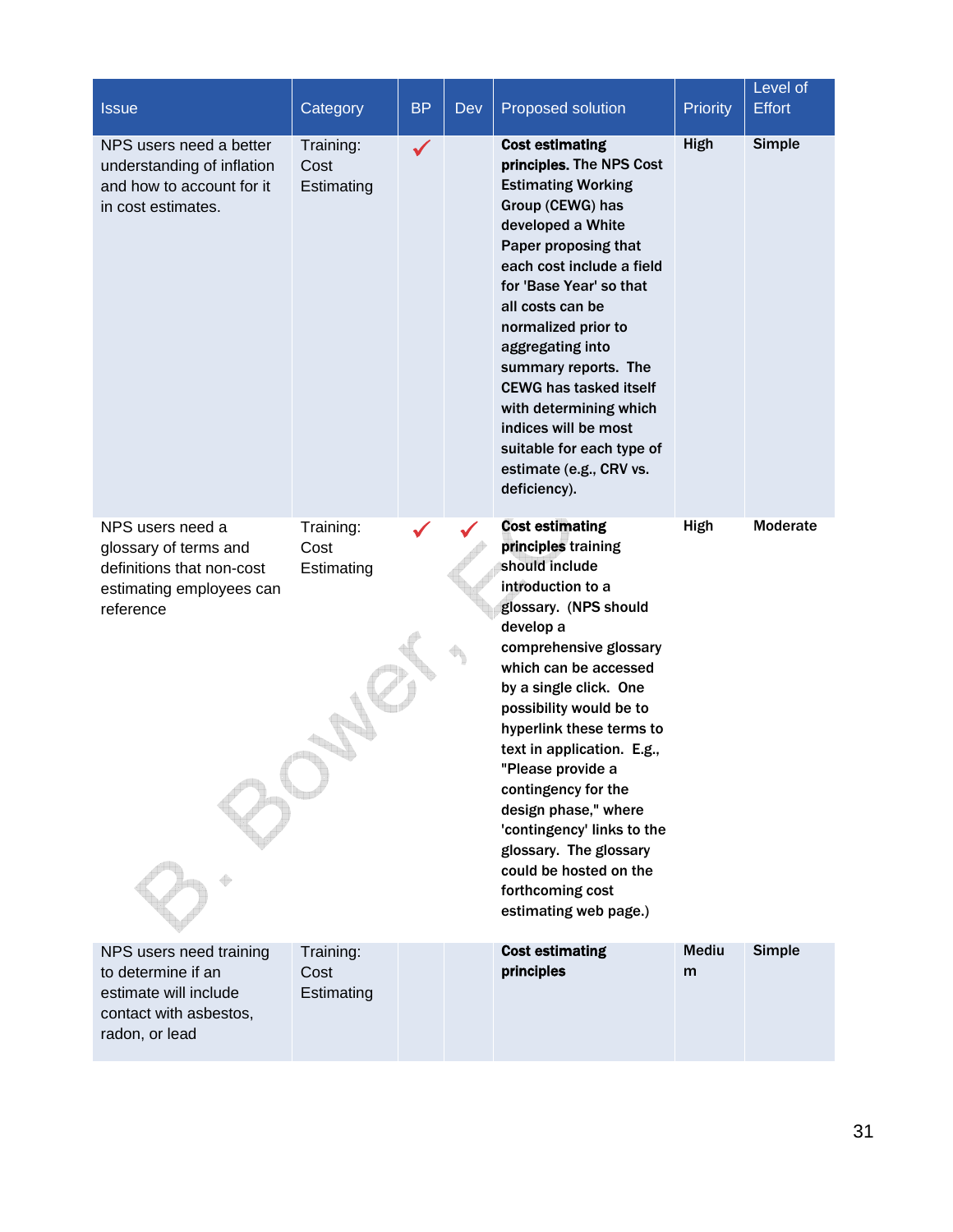| <b>Issue</b>                                                                                                                                                    | Category                        | <b>BP</b> | Dev | Proposed solution                                                                                                                                                                                                                                                                                                                                                      | <b>Priority</b>   | Level of<br><b>Effort</b> |
|-----------------------------------------------------------------------------------------------------------------------------------------------------------------|---------------------------------|-----------|-----|------------------------------------------------------------------------------------------------------------------------------------------------------------------------------------------------------------------------------------------------------------------------------------------------------------------------------------------------------------------------|-------------------|---------------------------|
| NPS users need to<br>understand how to add a<br>premium to cost estimates<br>for situations where the<br>bidder is required to be an<br>8(a) or other set-aside | Training:<br>Cost<br>Estimating |           |     | <b>Cost estimating</b><br>principles. Develop a<br>policy regarding cost<br>estimates that fall<br>within 8(a) or set-aside<br>scope and train users<br>within the policy<br>guidelines. Cost<br>estimating principles<br>should cover the policy.                                                                                                                     | Mediu<br>m        | Simple                    |
| NPS users need to<br>understand how to adjust<br>cost estimates for specific<br>methods of construction<br>(e.g., design/build, historic<br>structure)          | Training:<br>Cost<br>Estimating |           |     | <b>Cost estimating</b><br>principles                                                                                                                                                                                                                                                                                                                                   | Mediu<br>m        | <b>Simple</b>             |
| NPS users need to<br>understand how to<br>account for local market<br>material costs                                                                            | Training:<br>Cost<br>Estimating |           |     | <b>Cost estimating</b><br>principles. Park<br><b>Location Factor concept</b><br>should be covered in this<br>as well.                                                                                                                                                                                                                                                  | <b>Mediu</b><br>m | <b>Moderate</b>           |
| NPS users need to<br>understand how to<br>account for local market<br>labor costs (e.g., due to<br>labor shortage, extreme<br>cases)                            | Training:<br>Cost<br>Estimating |           |     | <b>Cost estimating</b><br>principles. Park<br><b>Location Factor concept</b><br>should be covered in this<br>as well.                                                                                                                                                                                                                                                  | Mediu<br>m        | <b>Moderate</b>           |
| NPS users need to<br>determine how to account<br>for local and out of state<br>wage rates                                                                       | Training:<br>Cost<br>Estimating |           |     | <b>Cost estimating</b><br>principles. Park<br><b>Location Factors (PLF)</b><br>are intended to account<br>for local differences in<br>labor and materials.<br>The NPS Cost Estimating<br><b>Working Group (CEWG)</b><br>has tasked itself to<br>revisit this issue and will<br>potentially redefine how<br><b>PLFs are calculated</b><br>using for defensible<br>data. | Mediu<br>m        | Moderate                  |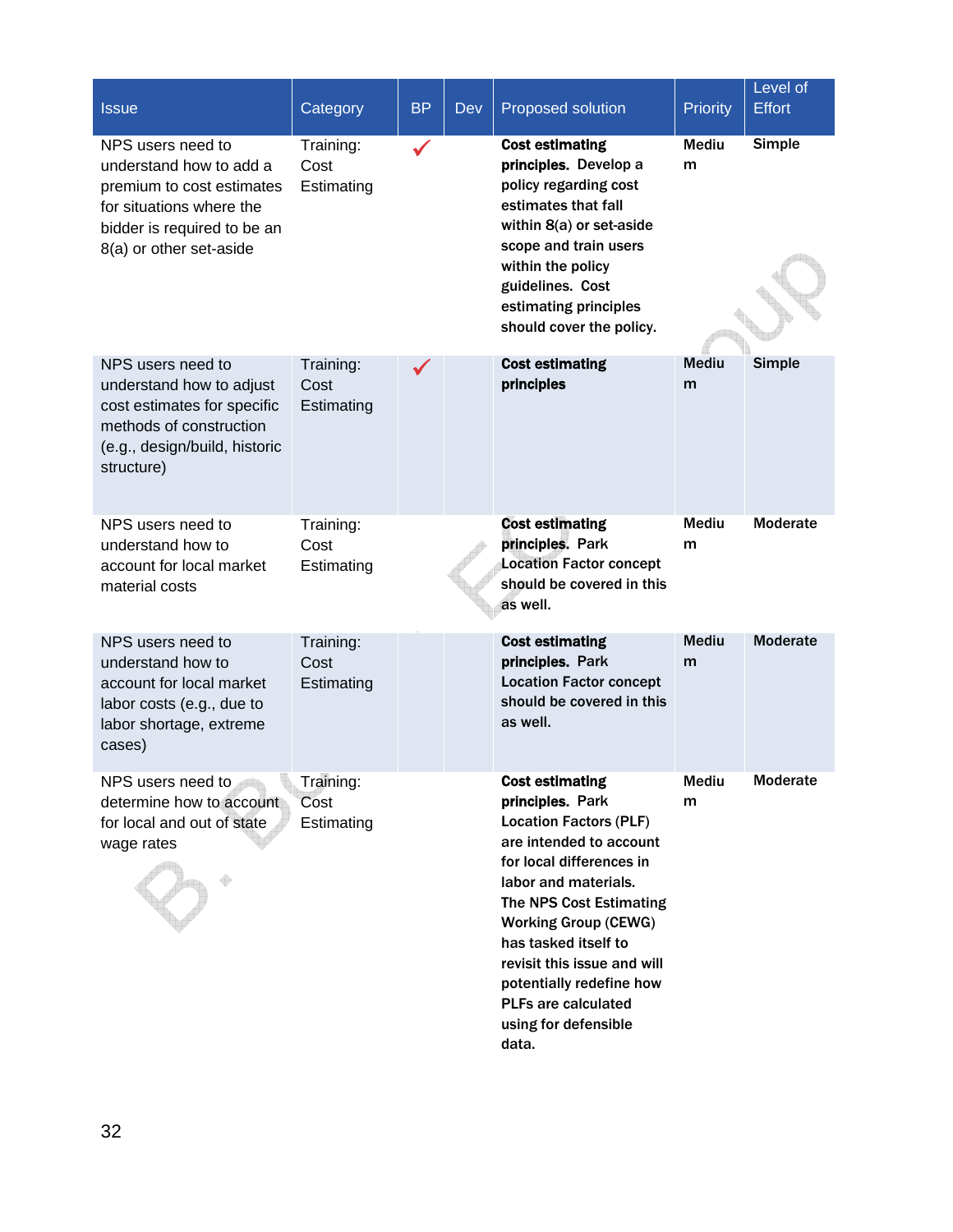| <b>Issue</b>                                                                                                                                                                                                                                                                                                                                                                           | Category                        | <b>BP</b> | Dev | Proposed solution                                                        | Priority | Level of<br><b>Effort</b> |
|----------------------------------------------------------------------------------------------------------------------------------------------------------------------------------------------------------------------------------------------------------------------------------------------------------------------------------------------------------------------------------------|---------------------------------|-----------|-----|--------------------------------------------------------------------------|----------|---------------------------|
| NPS users may need a<br>basic math course to<br>assist with estimating.                                                                                                                                                                                                                                                                                                                | Training:<br>Cost<br>Estimating |           |     | <b>Cost estimating</b><br>principles                                     | Low      | <b>Simple</b>             |
| NPS users will be using<br>"CESS for way more than<br><b>Facility Condition</b><br><b>Assessment Surveys</b><br>(FCAS) deficiency<br>costing, and that growth<br>will continue with the<br>expanding emphasis on<br>current, and new, Work<br>Types and Sub-work<br>types, the maturity of<br>existing partners, the<br>addition of new partners,<br>etc, all of which impact<br>CESS" | Training:<br>Cost<br>Estimating |           |     | <b>Cost estimating</b><br>principles (once this<br>process is developed) | N/A      | N/A                       |